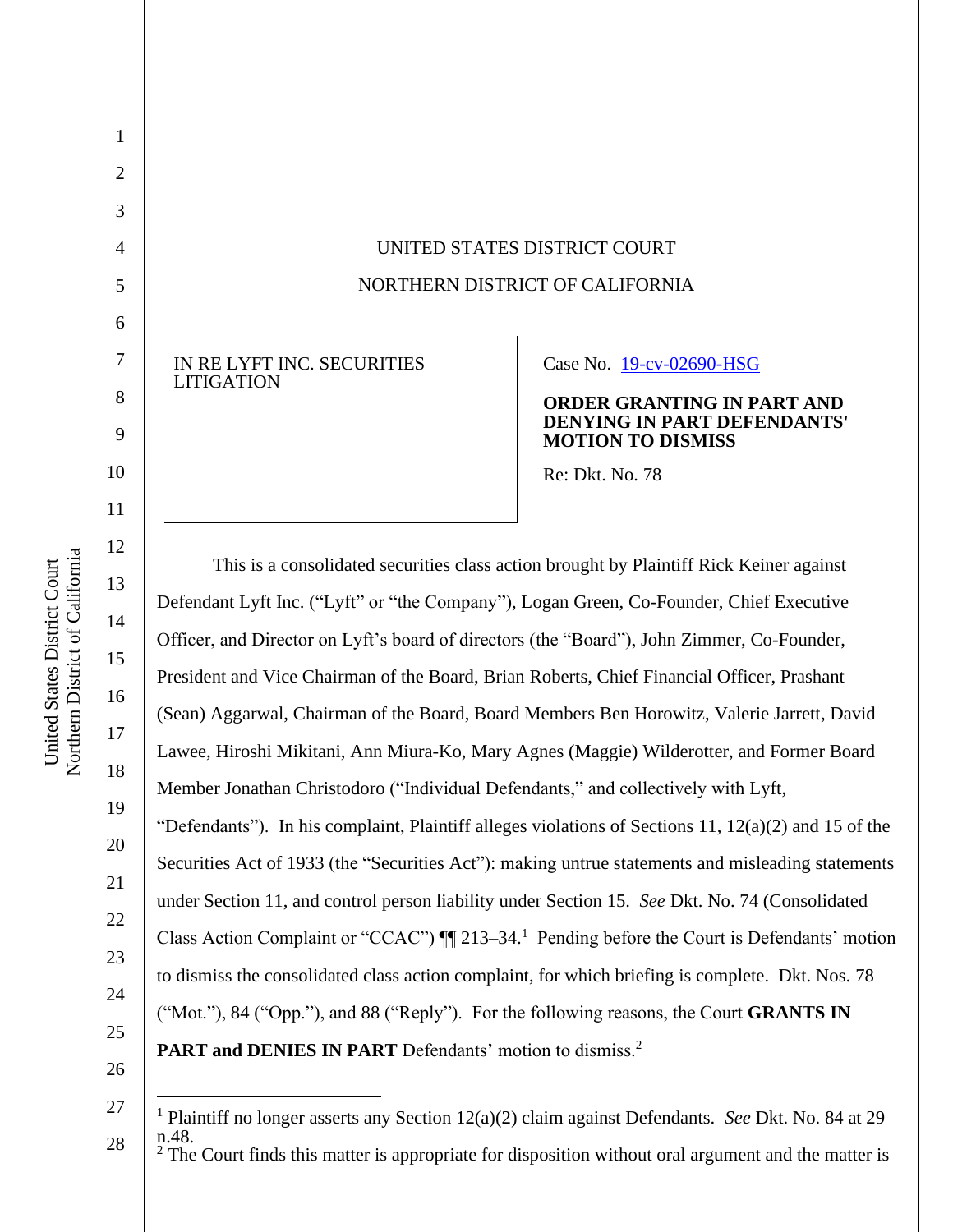# **I. BACKGROUND**

1

2

3

4

5

6

7

8

9

10

11

12

13

14

15

16

17

18

19

20

21

22

23

24

25

26

27

Lyft is a rideshare company that "sought to revolutionize transportation by launching its peer-to-peer marketplace for on-demand ridesharing." CCAC at ¶ 4. Lyft registered its issuance of common stock "under the Securities Act of 1933, as amended, pursuant to Lyft's registration statement on Form S-1 (File No. 333-229996) declared effective on March 28, 2019." *Id.* at ¶ 3. Lyft offered 32.5 million shares to the public through an initial public offering ("IPO") at a price of \$72.00 per share, generating total proceeds of \$2.34 billion. *Id.* at ¶ 5.

According to Plaintiff, Lyft made representations in the Registration Statement and Prospectus filed in connection with the IPO that "were materially misleading, omitted information necessary in order to make the statements not misleading, and omitted material facts required to be stated therein." *Id.*  $\mathbb{I}6$ . "Specifically, the Registration Statement misled investors with respect to: (1) the potential for severe reputational damage and legal liability due to rampant sexual assaults committed by Lyft drivers; (2) the Company's actual national market share; (3) the key metrics promoted by the Company to investors as important measurements of the Company's financial performance and growth were about to be abandoned; (4) the Company was days away from closing its first quarter with a massive loss; (5) safety issues regarding the Company's bike sharing business jeopardized the Company's growth plans; and (6) labor conflicts with the Company's drivers, all of which were known to, but concealed by Defendants at the time of the IPO." *Id.*

# **II. REQUEST FOR JUDICIAL NOTICE**

Defendants request that the Court take judicial notice of or consider incorporated by reference the following 15 documents: (1) U.S. Securities Exchange Commission ("SEC") filings (Exs. 1, 2, 3); (2) news articles (Exs. 4, 5, 6, 7, 8, 9, 10, 11, 12, 13, 14); and (3) Plaintiff's amended certification (Ex. 15). Dkt. No. 79; Dkt. No. 78-1 ("Smith Decl."), Exs. 1–15. Plaintiff filed no objection to Defendants' request for judicial notice.

In *Khoja v. Orexigen Therapeutics*, the Ninth Circuit clarified the judicial notice rule and incorporation by reference doctrine. 899 F.3d 988 (9th Cir. 2018). Under Federal Rule of Evidence 201, a court may take judicial notice of a fact "not subject to reasonable dispute because

28 deemed submitted. *See* Civil L.R. 16-5.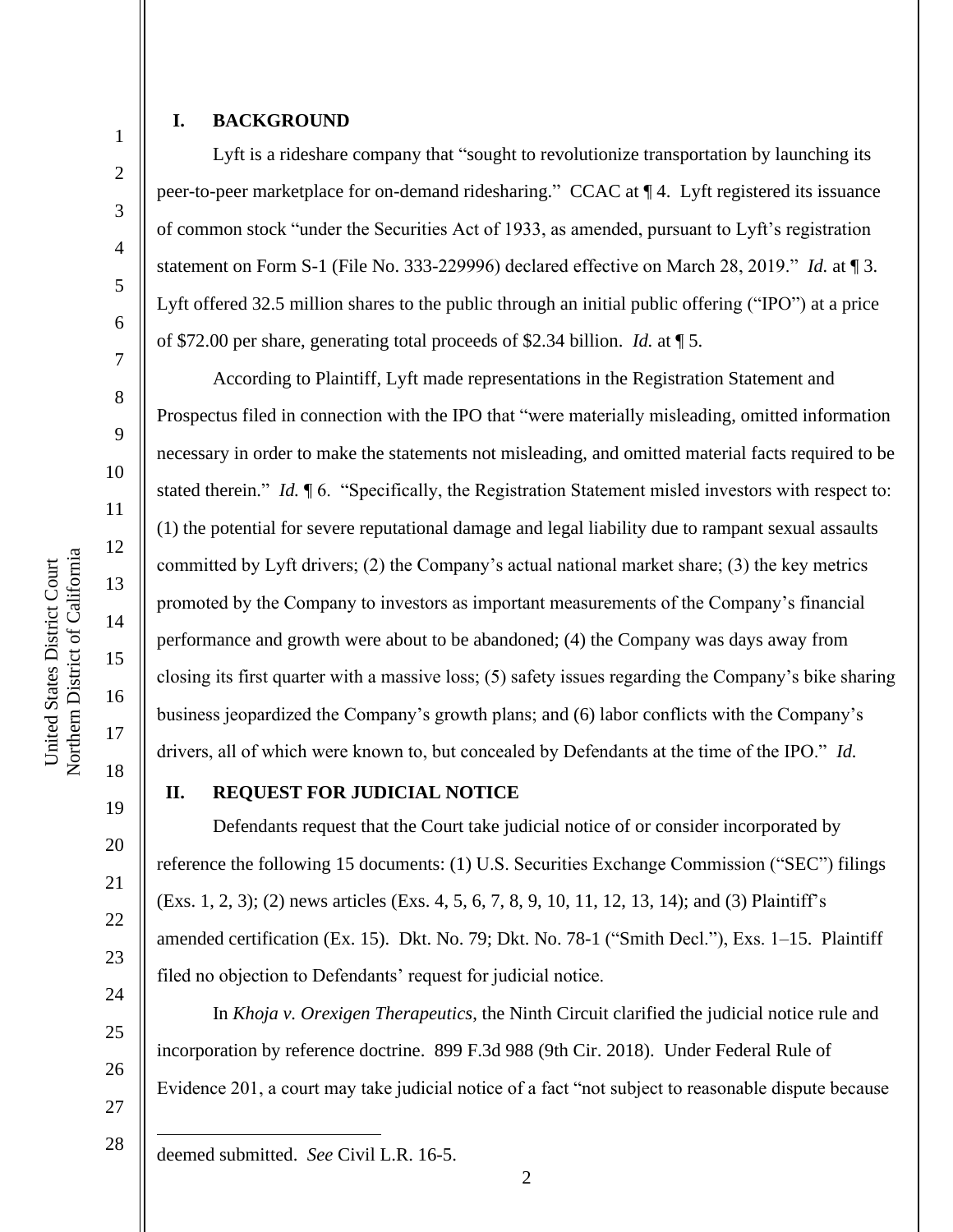2

3

4

5

8

9

11

6 7 10 it . . . can be accurately and readily determined from sources whose accuracy cannot reasonably be questioned." Fed. R. Evid. 201(b)(2). Accordingly, a court may take "judicial notice of matters of public record," but "cannot take judicial notice of disputed facts contained in such public records." *Khoja*, 899 F.3d at 999 (citation and quotations omitted). The Ninth Circuit has clarified that if a court takes judicial notice of a document, it must specify what facts it judicially noticed from the document. *Id.* Separately, the incorporation by reference doctrine is a judicially created doctrine that allows a court to consider certain documents as though they were part of the complaint itself. *Id.* at 1002. This is to prevent plaintiffs from cherry-picking certain portions of documents that support their claims, while omitting portions that weaken their claims. *Id*. However, it is improper to consider documents "only to resolve factual disputes against the plaintiff's well-pled allegations in the complaint." *Id*. at 1014.

12 13 14 15 16 17 18 19 20 21 22 23 24 25 26 27 The Court will consider Lyft's Form S-1 Registration Statement that Plaintiff alleges contained false and/or misleading statements for the purpose of determining what was disclosed to the market. *See* Dkt. No. 78-2 ("Registration Statement). Because "the plaintiff refers extensively to the document [and] the document forms the basis of the plaintiff's claim," the Court **GRANTS** the motion as to Exhibit 1, finding this document incorporated by reference. *Khoja*, 899 F.3d at 1002 (quoting *United States v. Ritchie*, 342 F.3d 903, 907 (9th Cir. 2003)); *see also In re Restoration Robotics, Inc. Sec. Litig.*, 417 F. Supp. 3d 1242, 1253 (N.D. Cal. 2019) (finding incorporated by reference a prospectus filed with the SEC in a Section 11 and 15 securities case). The Court next **GRANTS** Defendants' motion for judicial notice of Exhibit 15, Plaintiff's Amended Certification. The Private Securities Litigation Reform Act ("PSLRA") requires a plaintiff's certification to be filed with the complaint to establish standing to bring a suit under Section 11, 15 U.S.C. § 77z-1(a)(2), and thus the Amended Certification is appropriately considered "part of the complaint," such that the incorporation by reference doctrine applies. Defendants also request that the Court take judicial notice of Exhibits 6 and 11, news articles specifically referenced in the complaint, and Exhibits 2 and 3, the Company's 10-Q filed May 14, 2019 and Uber's Form S-1 Registration Statement. Although the documents do not contain

28

allegedly misleading statements themselves, they form the basis of Plaintiff's allegations as to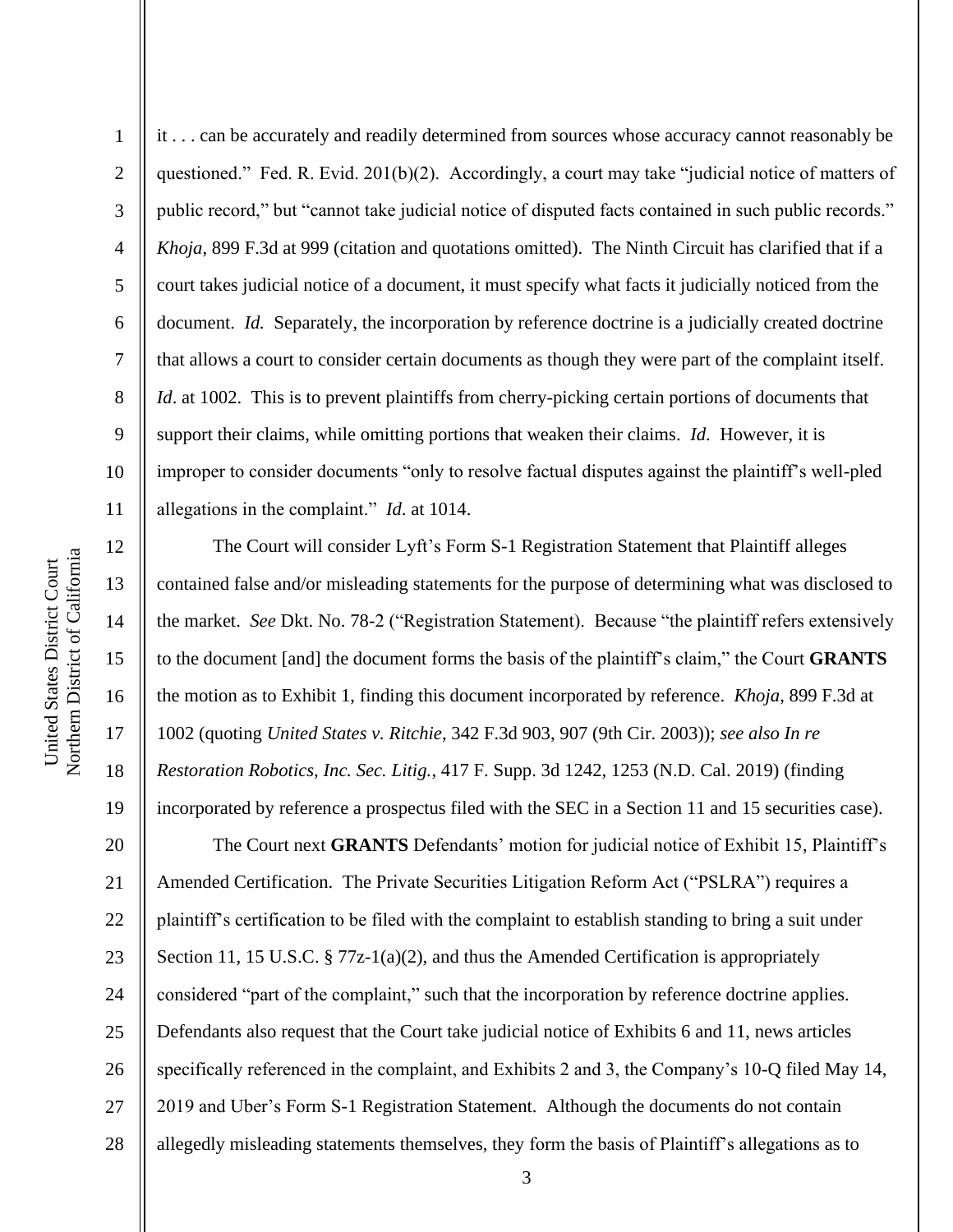2

3

4

5

6

7

8

9

10

11

12

13

14

15

16

17

18

why representations in the Registration Statement are misleading. Accordingly, the Court **GRANTS** Defendants' request for judicial notice as to Exhibits 2, 3, 6, and 11.

Defendants' Exhibits 4, 5, 7, 8, 9, 10, 12, 13, and 14 are not specifically referenced in the CCAC or relevant to the Court's analysis. Therefore, Defendants' request as to those exhibits is **DENIED AS MOOT**.

## **III. LEGAL STANDARD**

### **A. Rule 12(b)(6) Standard**

Federal Rule of Civil Procedure 8(a) requires that a complaint contain "a short and plain statement of the claim showing that the pleader is entitled to relief." Fed. R. Civ. P. 8(a)(2). A defendant may move to dismiss a complaint for failing to state a claim upon which relief can be granted under Federal Rule of Civil Procedure 12(b)(6). "Dismissal under Rule 12(b)(6) is appropriate only where the complaint lacks a cognizable legal theory or sufficient facts to support a cognizable legal theory." *Mendiondo v. Centinela Hosp. Med. Ctr.*, 521 F.3d 1097, 1104 (9th Cir. 2008). To survive a Rule 12(b)(6) motion, a plaintiff must plead "enough facts to state a claim to relief that is plausible on its face." *Bell Atl. Corp. v. Twombly*, 550 U.S. 544, 570 (2007). A claim is facially plausible when a plaintiff pleads "factual content that allows the court to draw the reasonable inference that the defendant is liable for the misconduct alleged." *Ashcroft v. Iqbal*, 556 U.S. 662, 678 (2009).

19 20 21 22 23 24 In reviewing the plausibility of a complaint, courts "accept factual allegations in the complaint as true and construe the pleadings in the light most favorable to the nonmoving party." *Manzarek v. St. Paul Fire & Marine Ins. Co.*, 519 F.3d 1025, 1031 (9th Cir. 2008). Nonetheless, Courts do not "accept as true allegations that are merely conclusory, unwarranted deductions of fact, or unreasonable inferences." *In re Gilead Scis. Secs. Litig.*, 536 F.3d 1049, 1055 (9th Cir. 2008).

25

### **B. Section 11 of the Securities Act**

26 27 28 "[S]ection 11 of the 1933 Securities Act creates a private remedy for any purchaser of a security if 'any part of the registration statement, when such part became effective, contained an untrue statement of a material fact or omitted to state a material fact required to be stated therein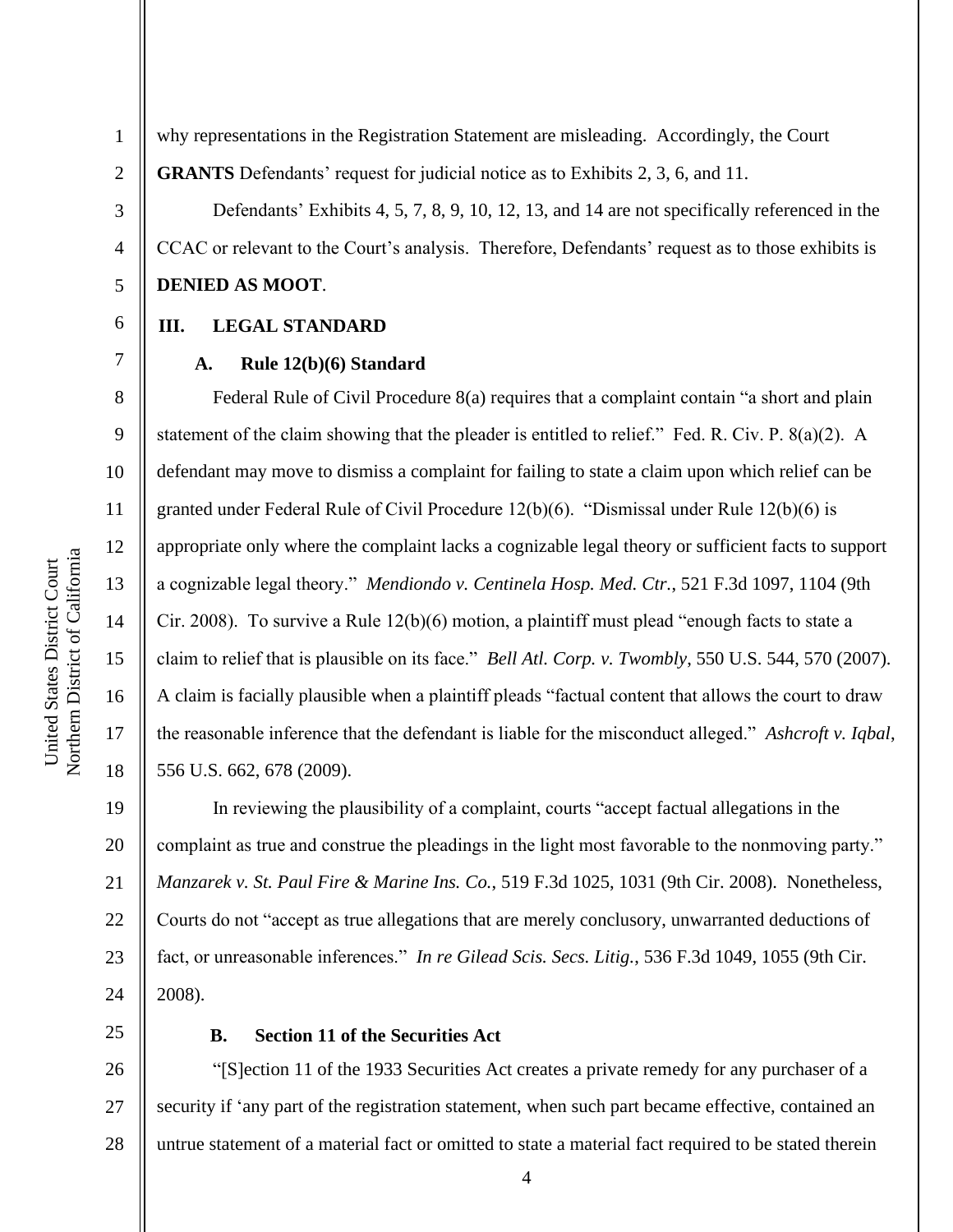11

12

13

14

15

16

1 2 3 4 5 6 7 8 9 or necessary to make the statements therein not misleading.'" *In re Daou Sys., Inc.*, 411 F.3d 1006, 1027 (9th Cir. 2005) (quoting 15 U.S.C. § 77k(a)). To allege a Section 11 claim, a plaintiff must show "(1) that the registration statement contained an omission or misrepresentation, and (2) that the omission or misrepresentation was material, that is, it would have misled a reasonable investor about the nature of his or her investment." *Rubke v. Capitol Bancorp Ltd.*, 551 F.3d 1156, 1161 (9th Cir. 2009) (quoting *In re Daou*, 411 F.3d at 1027). Importantly, "[n]o scienter is required for liability under § 11; defendants will be liable for innocent or negligent material misstatements or omissions." *In re Daou*, 411 F.3d at 1027 (quoting *In re Stac Elecs. Sec. Litig.*, 89 F.3d 1399, 1404 (9th Cir. 1996)).

Unlike Section 10(b) claims, the heightened pleading standards of the PSLRA do not apply to Section 11 claims. *See Rubke*, 551 F.3d at 1161. Instead, "only allegations of fraudulent conduct must satisfy the heightened pleading requirements of Rule 9(b)," and "[a]llegations of non-fraudulent conduct need satisfy only the ordinary notice pleading standards of Rule 8(a)." *In re Daou*, 411 F.3d at 1027 (citing *Vess v. Ciba–Geigy Corp. USA,* 317 F.3d 1097, 1103–04 (9th Cir. 2003)).

# **IV. ANALYSIS**

17 18 19 20 21 22 Defendants argue that Plaintiff fails to adequately plead that any materially false or misleading statement or omission was made in the Registration Statement. Mot. at 8–22. Defendants also argue that Plaintiff has not adequately alleged Section 11 damages for the safety, first quarter, and driver benefits statements given that the decline in stock price occurred after the first-filed complaint was brought. Mot. at 24–25. The Court addresses Defendants' arguments by analyzing the categories of statements identified in the CCAC.

23

# **A. Rider Safety and Related Risk Factors**

24 25 26 27 According to Plaintiff, "[f]rom its inception, Lyft cultivated an image of a Company built on trust, safety, and dedication to social responsibility—particularly in relation to women." CCAC at ¶92. Plaintiff alleges that "the Registration Statement repeatedly emphasized Lyft's culture, values, and brand reputation," *id.* at ¶102, pointing to the following statements:

28

To advance our mission, we aim to build the defining brand of our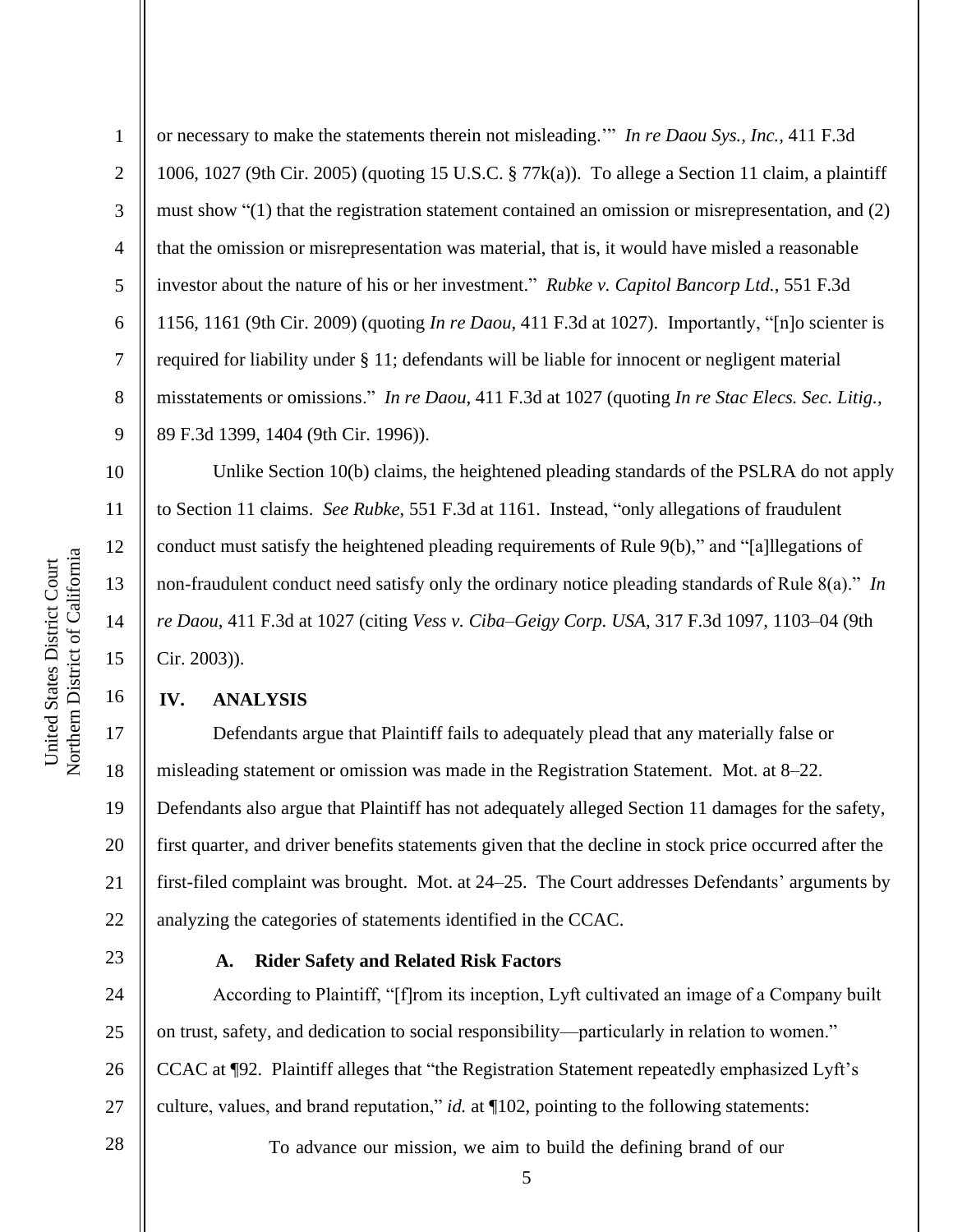generation and to promote a company culture based on our unique values . . . These values have given rise to a unique company culture that fosters an amazing community of drivers, riders and employees, and has helped establish Lyft as a widely-trusted and recognized brand. We believe many users are loyal to Lyft because of our values, brand and commitment to social responsibility.

. . . *Culture and Values.* Our core values are Be Yourself, Uplift Others and Make it Happen. Our team members, who uphold our values and live our mission every day, are at the forefront of cultivating and spreading this culture across the drivers, riders and communities we serve. This continuous interaction across the entire Lyft community creates a virtuous cycle which further reinforces our culture and fuels our growth.

*Authentic Brand*. We believe the authenticity of our culture and values positions us to build the defining brand of our generation. Our brand embodies a commitment to exceptional offerings and social responsibility. We have built a brand that balances our mission-driven ethos with a friendly, hospitality-oriented personality. The strength of our brand is a key driver of our ability to attract and retain users and serves as a strategic differentiator. We believe that affinity for our brand will continue to strengthen as consumers increasingly gravitate towards brands that are purpose-driven and emphasize corporate social responsibility.

. . . Consumers, especially millennials, are gravitating towards brands that value community engagement and embrace social and environmental responsibility. 88% of millennials expect companies to produce and communicate the results of corporate social responsibility efforts, and 89% of consumers are likely to switch brands to one that is associated with a good cause, given similar price and quality.

. . . Safety is our top priority, and establishing a community built on trust and safety is paramount to our success.

. . . Although we face intense competition, our values, brand, innovation and focused execution have driven increased ridesharing market share in the United States . . . We believe we have differentiated our business from these competitors by building a multimodal TaaS network at scale while upholding our culture and values and creating a brand that embodies a commitment to exceptional offerings and social responsibility, but we must continue to respond to competitive pressures.

.<br>. . . We believe that the principal competitive factors in our market include . . . brand; trust, safety, reliability and privacy

CCAC at ¶¶103–109; *see also* Registration Statement at 2, 3, 5, 7, 87, 158.<sup>3</sup>

25 26

Northern District of California Northern District of California United States District Court United States District Court

1

2

3

4

5

6

7

8

9

10

11

12

13

14

15

16

17

18

19

20

21

22

23

<sup>27</sup> 28 <sup>3</sup> Plaintiff also identifies an entire section of the Registration Statement titled, "Our Commitment" to Trust & Safety," which similarly emphasizes Lyft's efforts to promote safety. CCAC at ¶109. Specifically, it identifies the following safety features: "Critical Reponses Line," "Driving Record and Background Checks," "Two-Way Ratings," and "Zero-Tolerance Policy." *Id.*; *see also* Registration Statement at 155–56.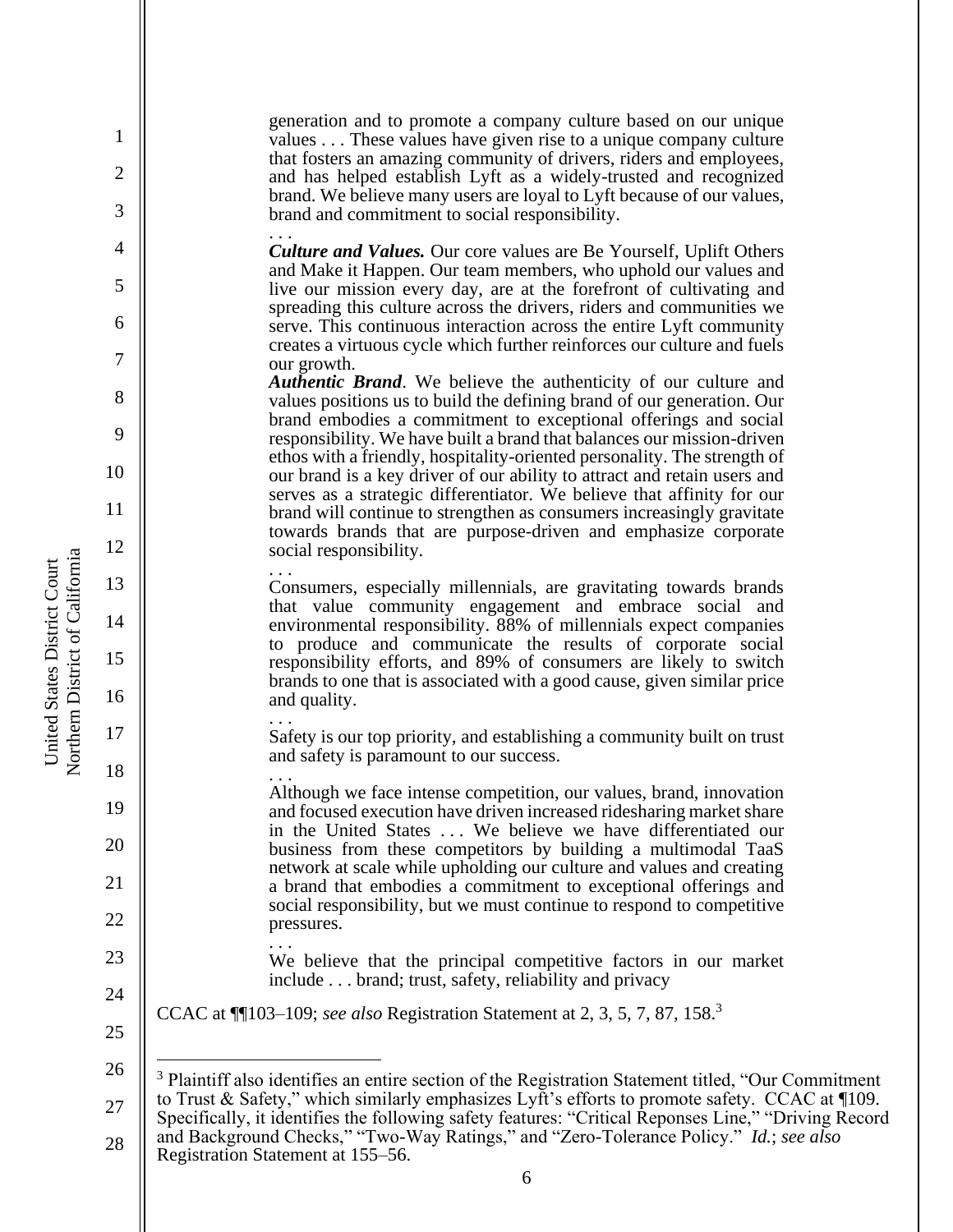1 2 3 4 5 Plaintiff alleges that these statements regarding safety were materially false or misleading "because they failed to disclose that (1) the Company faced serious reputational damage and legal liability from pervasive incidents of assault, both physical and sexual, perpetrated by Lyft drivers prior to the IPO; and (ii) the Company's safety and response policies were wholly inadequate."

CCAC at ¶110.

6

7

8

9

10

11

12

13

14

15

16

17

18

19

20

21

22

23

24

25

26

27

28

Plaintiff also alleges that the related "Risk Factor[s]" identified in the Registration Statement "omitted . . . other facts necessary to make the statements made not misleading." *Id.* at ¶116. Specifically, none of the disclosures made any "mention of sexual assault at all," and "[g]iven the severe risk of brand damage that could arise from sexual assault allegations, Lyft's failure to mention anything related to the issue is glaring." *Id.* at ¶117. Plaintiff points to the following statements:

> We believe that building a strong reputation and brand as a safe, reliable and affordable platform and continuing to increase the strength of the network effects among the drivers and riders on our platform are critical to our ability to attract and retain qualified drivers and riders. The successful development of our reputation, brand and network effects will depend on a number of factors, many of which are outside our control. Negative perception of our platform or company may harm our reputation, brand and networks effects, including as a result of: • complaints or negative publicity about us, drivers on our platform, riders, our offerings or our policies and guidelines, even if factually incorrect or based on isolated incidents; . . . • a failure to operate our business in a way that is consistent with our values and mission; • inadequate or unsatisfactory user support service experiences; • illegal or otherwise inappropriate behavior by our management team or other employees or contractors;

> . . . Our company culture has contributed to our success and if we cannot maintain this culture as we grow, our business could be harmed. We believe that our company culture, which promotes authenticity, empathy and support for others, has been critical to our success. We face a number of challenges that may affect our ability to sustain our corporate culture . . . If we are not able to maintain our culture, our business, financial condition and results of operations could be adversely affected.

. . . We could be subject to claims from riders, drivers or third parties that are harmed whether or not our platform is in use, which could adversely affect our business, brand, financial condition and results of operations. We are regularly subject to claims, lawsuits, investigations and other legal proceedings relating to injuries to, or deaths of, riders, drivers or third parties that are attributed to us through our offerings. We may also be subject to claims alleging that we are directly or vicariously liable for the acts of the drivers on our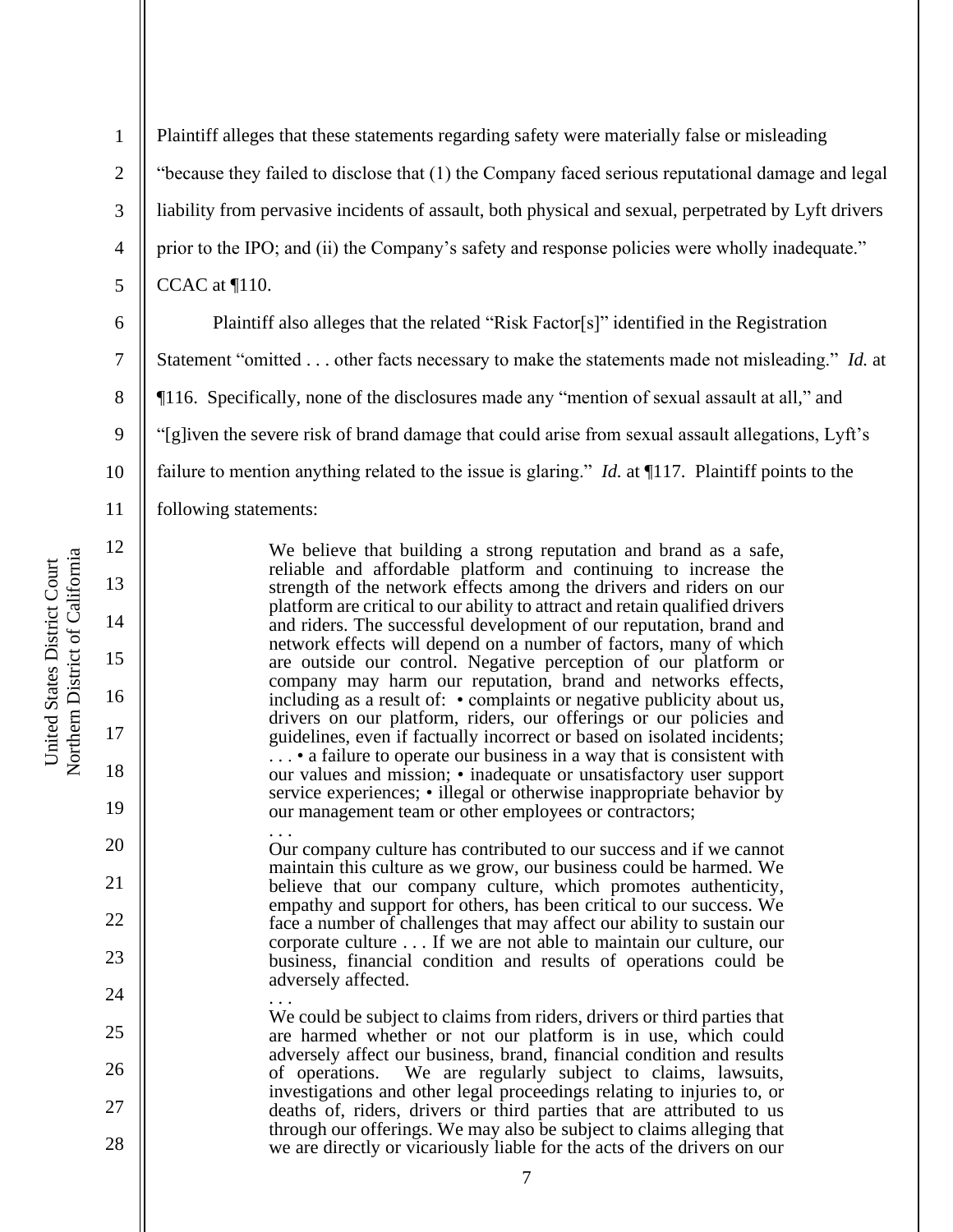1 2 3 4 5 6 7 8 9 10 11 12 13 14 15 16 17 18 19 20 21 22 23 24 25 26 27 28 platform. We may be subject to personal injury claims whether or not such injury actually occurred as a result of activity on our platform. For example, third parties have in the past asserted legal claims against us in connection with personal injuries related to the actions of a driver or rider who may have previously utilized our platform, but was not at the time of such injury. We have incurred expenses to settle personal injury claims, which we sometimes choose to settle for reasons including expediency, protection of our reputation and to prevent the uncertainty of litigating, and we expect that such expenses will continue to increase as our business grows and we face increasing public scrutiny. .<br>. . . In the ordinary course of our business, various parties have from time to time claimed, and may claim in the future, that we are liable for damages related to accidents or other incidents involving drivers or riders using or who have used services offered on our platform, as well as from third parties. We are currently named as a defendant in a number of matters related to accidents or other incidents involving drivers on our platform, other riders and third parties. *Id.* at ¶¶113–15, 117; Registration Statement at 27, 33 44, 163. Defendants argue that these allegations fail to plead a Section 11 claim. First, Defendants argue that the safety statements in paragraphs 103–109 of the complaint constitute non-actionable puffery. Mot. at 14. Second, they contend that the related risk factor statements cannot support a claim because the warned-of risks had not actually materialized at the time of the IPO. *Id.* at 13. Third, Defendants argue that Lyft specifically disclosed driver safety incidents and potential liability from the incidents, contrary to Plaintiff's allegations. *Id.* at 9. Defendants point to the following statements in the Registration Statement: Illegal, improper or otherwise inappropriate activity of users, whether or not occurring while utilizing our platform, could expose us to liability and harm our business, brand, financial condition and results of operations . . . Illegal, improper or otherwise inappropriate activities by users, including the activities of individuals who may have previously engaged with, but are not then receiving or providing services offered through, our platform or individuals who are intentionally impersonating users of our platform could adversely affect our brand, business, financial condition and results of operations. These activities may include assault, theft, unauthorized use of credit and debit cards or bank accounts, sharing of rider accounts and other misconduct. . . . The Company is currently named as a defendant in a number of litigation matters related to accidents or other trust and safety incidents involving drivers or passengers using the Lyft Platform Registration Statement at 11, 28, 163, F-31. Finally, Defendants argue that the occurrence of

Northern District of California Northern District of California United States District Court United States District Court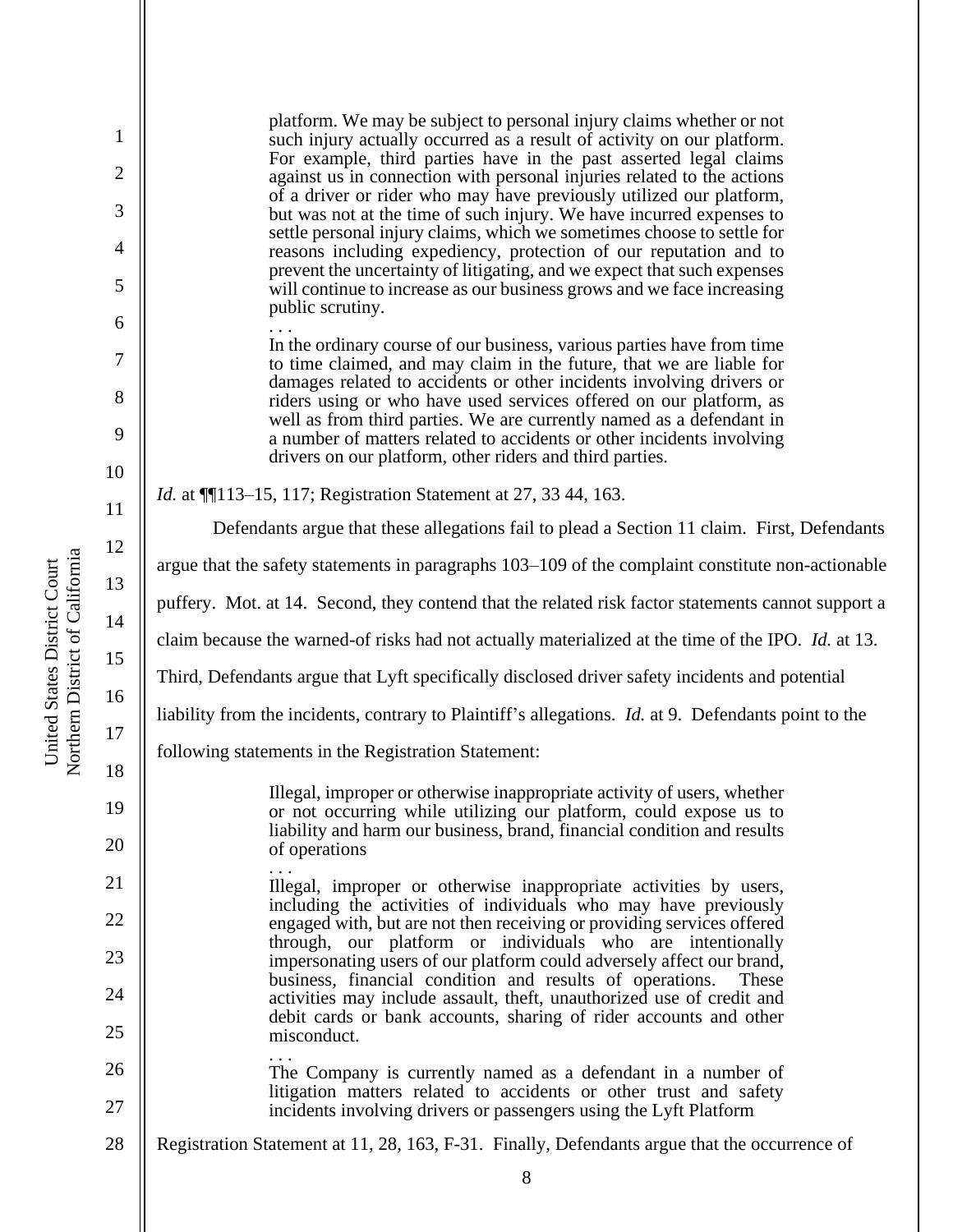Northern District of California Northern District of California United States District Court United States District Court

1

2

3

4

5

6

7

8

9

10

11

12

13

14

15

16

17

18

19

20

21

22

assaults involving Lyft drivers was widely reported by the media, such that Plaintiff cannot base a Section 11 claim on the omission of publicly available information. Mot. at 11.

As noted, Defendants argue that Lyft was not required to explicitly disclose the sexual assault allegations and litigation, and that the legal disclosures identified were sufficient. The Court recognizes that "Section 11 does not require the disclosure of all information a potential investor might take into account when making his decision." *Rubke*, 551 F.3d at 1163. However, at the pleading stage, "Section 11 'places a relatively minimal burden on a plaintiff'[:] . . . 'he need only show a material misstatement or omission to establish his prima facie case.'" *Hildes v. Arthur Andersen LLP*, 734 F.3d 854, 859 (9th Cir. 2013) (quoting *Herman & MacLean v. Huddleston*, 459 U.S. 375, 382 (1983)). Here, Plaintiff argues that Defendants' legal disclosures omitted clear reference to the sexual assault litigation that Lyft faced, which he contends was materially misleading in light of Lyft's touted "values." The parties disagree as to whether references to "assault" and "trust and safety issues" adequately disclosed the sexual assault litigation. The adequacy of the disclosures is not "so obvious" that the Court may resolve this dispute at the motion to dismiss stage. *See Pirani v. Slack Techs., Inc.*, 445 F. Supp. 3d 367, 386 (N.D. Cal. 2020) (denying dismissal of Section 11 claims where "the adequacy of [defendant's] disclosures [was] not so obvious that reasonable minds [could] not differ") (internal citation omitted). Under the standard that applies at this stage of the case, Plaintiff's allegation that the omission of any mention of potential liability from sexual assaults perpetuated by drivers against riders made Lyft's statements regarding safety materially misleading is sufficient. *See Berson v. Applied Signal Tech., Inc.*, 527 F.3d 982, 987 (9th Cir. 2008) ("Absent undisputed evidence that these were terms of art that investors would have understood to refer to [the omitted facts], we cannot find, as a matter of law, that defendants disclosed [the omitted facts]."). <sup>4</sup>

24

<sup>25</sup> 26 27 28 <sup>4</sup> Plaintiff's allegations under 17 C.F.R. § 229.303(a)(3)(iii) ("Item 303") and 17 C.F.R. § 229.105 ("Item 105") similarly meet the standard applicable at this stage. Item 303 requires a company to provide disclosures about "any known trends or uncertainties that have had or that the registration reasonably expects will have a material favorable or unfavorable impact on net sales or revenues or income from continuing operations." 17 C.F.R. § 229.303(a)(3)(iii). Item 105 requires a company disclose a "discussion of the most significant factors that make the offering speculative or risky." *Id.* at § 229.105. Plaintiff alleges that "Lyft saw an increase in the number of sexual assaults its drivers committed" and that the "[s]exual assault complaints against Lyft drivers were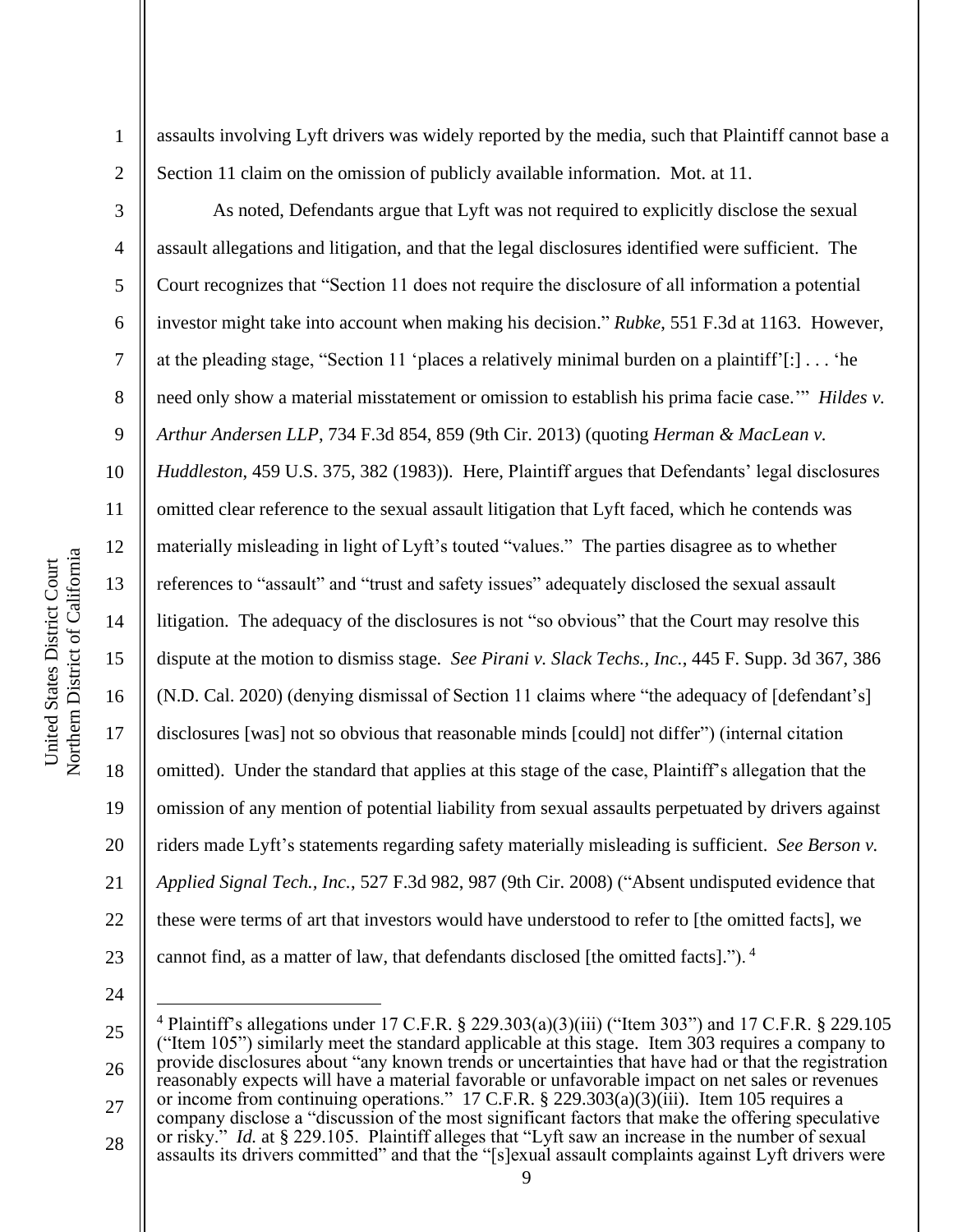Northern District of California Northern District of California United States District Court United States District Court

1 2 3 4 5 6 7 8 9 10 11 12 13 14 15 16 17 18 19 Defendants also argue that the market knew of the sexual assault complaints and litigation at the time of the IPO. Mot. at 11–12. Although "[p]ublicly available information cannot be a material omission under federal securities laws," *Sanchez v. IXYS Corp.*, No. 17-cv-06441-WHO, 2018 WL 4787070, at \*3 (N.D. Cal. Oct. 2, 2018), Defendants do not establish as a matter of law that the complaints and litigation were in the public domain. Plaintiff alleges that the majority of sexual assault complaints and litigation "were not publically known until after the IPO," even though assault victims often lodged individual complaints with Lyft. CCAC at ¶111. Specifically, Plaintiff points to the "pervasive" nature of the problem and the limited information available to the public. *Id.* at ¶¶111–113. Defendants' reliance on exemplary news reports does not rebut Plaintiff's allegations. For this reason, the cases cited by Defendants do not support their sweeping argument. In *Sanchez*, the court found that the specific analyst projections that the plaintiff contended were omitted from the proxy were easily accessible on Bloomberg. 2018 WL 4787070, at \*3. Similarly, in *Vignola v. FAT Brands, Inc.*, the plaintiff alleged that the offering documents at issue failed to disclose that a defendant's stock was previously delisted. No. 18-cv-7469-PSG (PLAx), 2019 WL 6138473, at \*14 (C.D. Cal. June 14, 2019). The *Vignola* court found that such information was available to investors because "the delisting was publically disclosed at the time it occurred." *Id.* But here, Defendants do not show that the underlying information allegedly omitted (including individual complaints and litigation) was specifically disclosed to the public.

20 21 22 23 24 Defendants next argue that the related risk factor statements cannot support a claim because Plaintiff fails to plead that the warned-of risks had actually materialized at the time of the IPO. Mot. at 13. However, Plaintiff's allegation is that the Registration Statement failed to warn of reputational risk due to the sexual assault allegations and litigation and that such reputational risk had already materialized by the time of Lyft's IPO:

25

26

[T]he Company faced serious reputational damage and legal liability

<sup>27</sup> 28 abundant and increasing." CACC at ¶[131, 133. Plaintiff also alleges that Lyft faced "severe risk of brand damage that could arise from sexual assault allegations," due to its historical "cultivat[ion of] an image of a Company built on trust, safety, and a dedication." *Id.* at ¶92. These allegations are sufficient at this stage.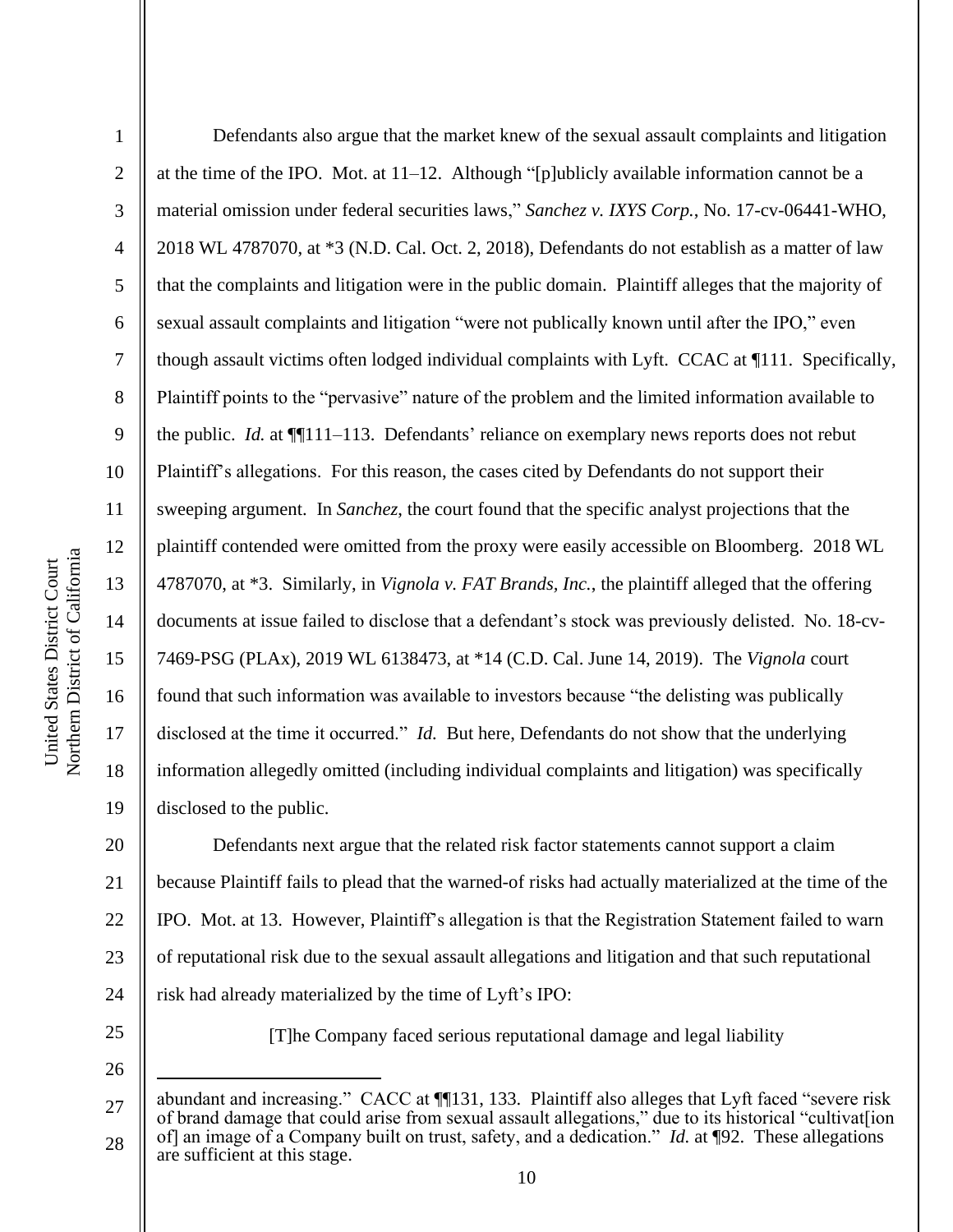1

2

3

4

5

6

7

8

9

from pervasive incidents of assault, both physical and sexual, perpetrated by Lyft drivers prior to the IPO

.<br>. . . The "Risk Factors" provided in the Registration Statement were materially misleading, omitted to state other facts necessary to make the statements made not misleading, and omitted material facts required to be stated therein because they described the risks as hypothetical possibilities, despite the fact that the warned of risks had already occurred and continued to occur

CCAC at ¶¶110, 116. Accordingly, the Court disagrees with Defendants' argument and finds that the Plaintiff's allegations as to the related risk factor statements sufficiently plead a Section 11 action.<sup>5</sup>

Finally, Defendants argue that the rider safety statements, CCAC at ¶¶103–109, amount to non-actionable puffery. Here, the Court agrees. "In the Ninth Circuit, vague, generalized assertions of corporate optimism or statements of mere puffing are not actionable material misrepresentations under federal securities laws because no reasonable investor would rely on such statements." *In re Restoration Robotics, Inc. Sec. Litig.*, 417 F. Supp. 3d 1242, 1255 (N.D. Cal. 2019) (internal quotations omitted); *see also Retail Wholesale & Dep't Store Union Local 338 Ret. Fund v. Hewlett-Packard Co.*, 845 F.3d 1268, 1276 (9th Cir. 2017) (finding a company's statements expressing a "commitment to doing the right thing" and striving to be "a company known for its ethical leadership" aspirational and not capable of objective verification). The rider safety statements do not make specific representations regarding rider safety. Tellingly, Plaintiff does not argue that the description of any safety measure highlighted in the Registration Statement was false or misleading, but instead argues that Lyft's statements regarding its commitment to safety were misleading because "Lyft knew that it was doing poorly in this area." Opp. at 16 (citing *In re Apple Inc. Sec. Litig.*, No. 19-cv-02033-YGR, 2020 WL 2857397, at \*14 (N.D. Cal. June 2, 2020)). In *Apple*, the court found actionable defendant's statement that its product was "off to a really great start," where the complaint detailed that defendant was about to cut

24

19

20

21

22

<sup>25</sup> 26 27 28 <sup>5</sup> Additionally, while Defendants appear to argue that Plaintiff fails to sufficiently plead that the sexual assault allegations or litigation existed at the time of the IPO, *see* Mot. at 11 (citing *Wong v. Arlo Techs., Inc.*, No. 19-cv-00372-BLF, 2019 WL 7834762, at \*7 (N.D. Cal. Dec. 19, 2019)), the Court disagrees. Although Plaintiff points to news stories disclosing sexual assault allegations and litigation that were published after the IPO, he also alleges that "Lyft knew" of these allegations prior to the IPO, and points to incidents occurring prior to the IPO which were not disclosed. *See* CACC at ¶¶111, 135.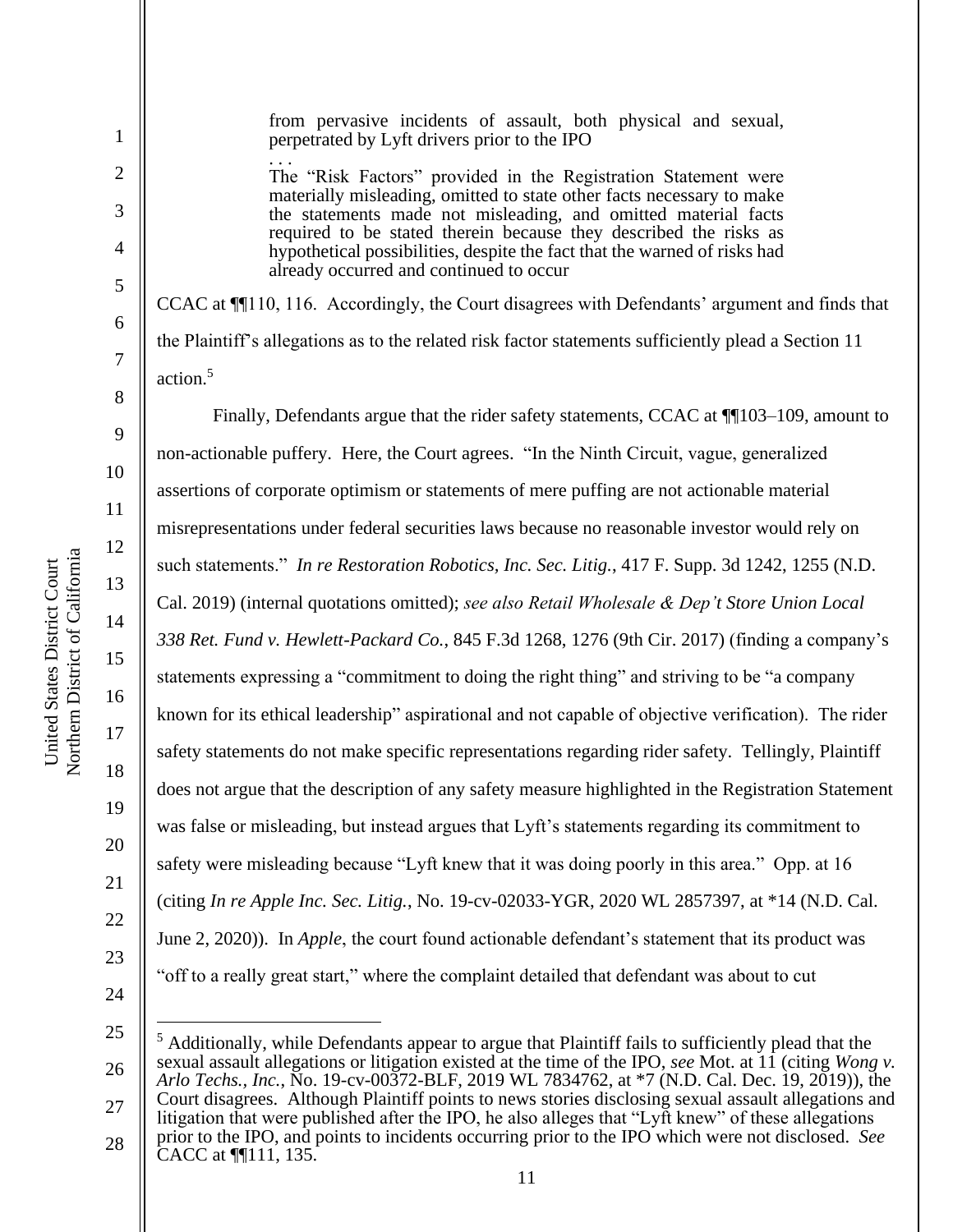1 2 3 4 5 6 7 8 9 productions lines and witnesses reported that "sales were weak and that preorders were lower than for previous [versions of the product]." 2020 WL 2857397 at \*14–15, 25 n.15. However, Plaintiff does not make comparable allegations here. Plaintiff's allegations regarding the "scores of sexual assaults and lawsuits" do not directly contradict Defendants' generalized assertions about Lyft's commitment to safety, its safety measures, and the role safety plays in the rideshare market. Opp. at 16. As Defendants note, the Registration Statement did not state that Lyft guaranteed safety, but instead emphasized its belief in the importance of trust and safety and its commitment to both.<sup>6</sup> Accordingly, the Court finds these statements aspirational, indicative of corporate optimism, and not actionable as material misstatements.

10

11

12

13

14

15

16

17

18

19

20

21

22

23

In summary, the Court **GRANTS IN PART** and **DENIES IN PART** Defendants' motion

to dismiss Plaintiff's Section 11 claim as to the rider safety and related risk factor statements.

## **B. Market Share**

Plaintiff alleges that "[t]he Registration Statement's market share claims were substantially

overstated." CCAC at ¶138. Plaintiff points to the following statements:

Our values, brand, innovation and focused execution have driven significant growth in market share and in the number of users on our platform. As ridesharing becomes more mainstream, we believe that users are increasingly choosing a ridesharing platform based on brand affinity and value alignment. Our U.S. ridesharing market share was 39% in December 2018, up from 22% in December 2016. This growth comes from both new drivers and riders as well as increased ride frequency. For the quarter ended December 31, 2018, we had 8.6 million Active Riders and over 1.1 million drivers who provided rides. Our revenue was \$343.3 million, \$1.1 billion and \$2.2 billion in 2016, 2017 and 2018, respectively, representing year-over-year growth of 209% from 2016 to 2017 and 103% from 2017 to 2018.

. . . Although we face intense competition, our values, brand, innovation

<sup>24</sup> 25 26 27 28 <sup>6</sup> Similarly unavailing is Plaintiff's reliance on *In re Massey Energy Co. Sec. Litig.*, 883 F. Supp. 2d 597, 617–18 (S.D. W. Va. 2012). In *Massey*, the court found that company statements "that safety at its mines [was] improving" and its "commitment to corporate values, or its claim of industry leadership in safety and compliance" were not immaterial puffery where plaintiff pled that "there were red flags, *i.e.*, above average fatality rate, S & S citation rate, and Elevated Enforcement Actions rates." *Id.* The allegations in *Massey* were "not stated in a context of a future prediction, but generally recognize d the company's past achievements and current goals." *Id.* at 618. Here, most of Defendants' safety statements comment on Lyft's "belie<sup>[fs]"</sup> as to the importance of brand, trust, and safety to the ride sharing market and its commitment to these items going forward.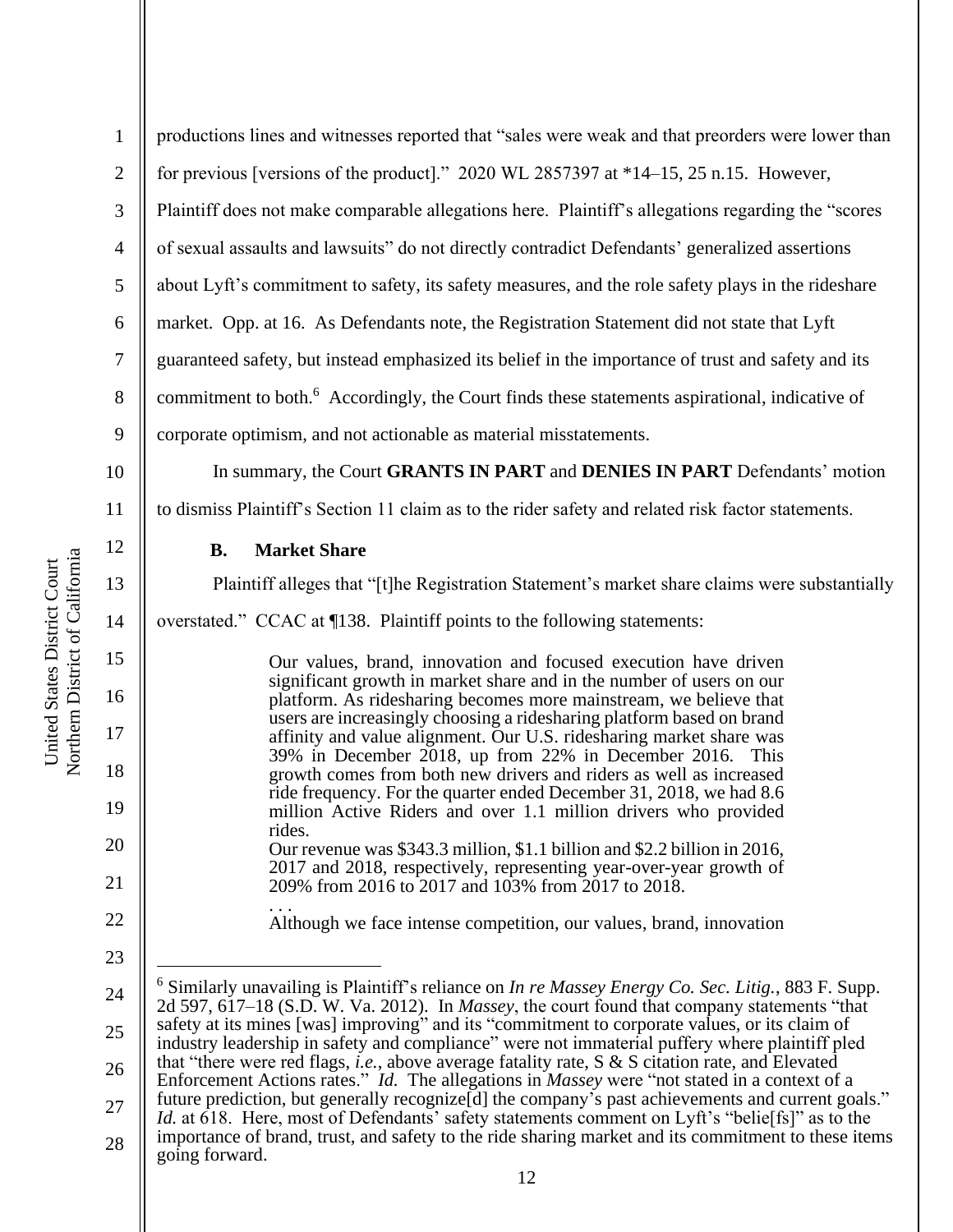4

5

6

7

8

9

10

11

12

13

14

15

16

17

18

19

20

21

22

23

24

25

26

27

28

1

and focused execution have driven increased ridesharing market share in the United States, growing from 22% in December 2016 to 39% in December 2018. *Id.* at ¶¶136–37; *see also* Registration Statement at 2, 87. Plaintiff alleges that contrary to Lyft's representations, market share data from Second Measure "put Lyft's market share at closer to 28% in the U.S., compared to 69% for Uber." CCAC at ¶139. Plaintiff also alleges that Uber's Form S-1 filing on April 11, 2019 further disclosed that Lyft overstated its market share since Uber "claimed a market share greater than 65% in the United States and Canada." *Id.* at ¶141. Defendants argue that Lyft's market share estimate is not actionable because Plaintiff does not allege any basis upon which to assume that Second Measure's or Uber's market share estimates are any more reliable than Lyft's, and because "Lyft repeatedly cautioned investors that other third-party estimates may be different." Mot. at 15. In the Registration Statement, Lyft stated: Our metrics, such as market share, may differ from estimates published by third parties or from similarly titled metrics of our competitors due to differences in methodology or the assumptions on which we rely. . . . Unless otherwise indicated, estimates and information contained in this prospectus concerning our industry and the market in which we operate, including our general expectations, market position, market opportunity and market size, are based on industry publications and reports generated by third-party providers, other publicly available studies and our internal sources and estimates. This information involves a number of assumptions and limitations, and you are cautioned not to give undue weight to such estimates. Although we are responsible for all of the disclosure contained in this prospectus and we believe the information from the industry publications and other third-party sources included in this prospectus is reliable, we have not independently verified the accuracy or completeness of the data contained in such sources. Registration Statement at 41, 64. The Court agrees with Defendants that these disclosures so obviously disclosed that the other third-party figures may differ from Lyft's estimates that reasonable minds could not differ. *See Pirani*, 445 F. Supp. 3d at 385. Plaintiff fails to show that Lyft's market share statements were materially false or misleading when the Registration Statement identified the source and underlying assumptions of the market share figures, disclosed that Lyft had not independently

verified the accuracy of the figures, and specifically disclosed that other third-party estimates may

Northern District of California Northern District of California United States District Court United States District Court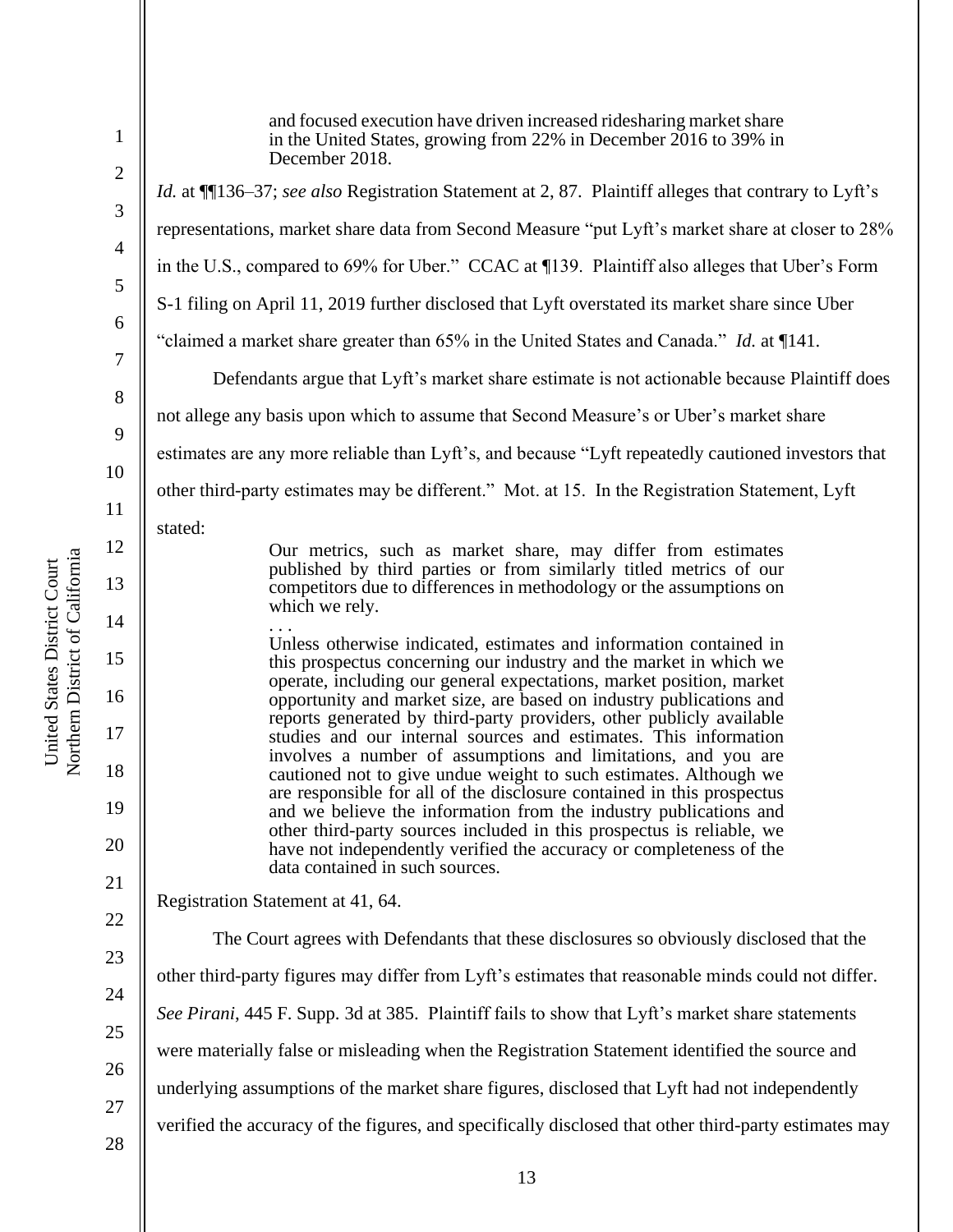differ. In contrast to the factual debate regarding adequacy and materiality for the rider safety risk factor disclosures, Lyft disclosed *precisely* the issue Plaintiff claim was obscured. Accordingly, the Court **GRANTS** Defendants' motion to dismiss Plaintiff's § 11 claim as to the market share statements for failure to plead material falsity.

1

2

3

4

5

6

7

8

9

10

11

12

13

14

15

16

22

23

24

25

26

27

28

# **C. "Bookings" Metrics and First Quarter Losses**

Plaintiff next ties two categories of allegedly misleading or omitted statements to Lyft's first quarterly report posted on May 7, 2019: (1) Lyft "fail[ed] to disclose that it would no longer report the key metrics [of Bookings and Revenue as a Percentage of Bookings] indicative of the Company's growth and revenue;" and (2) Lyft "failed to disclose that it was just three days away from closing the first quarter of 2019 with record losses." CACC at ¶¶151, 153. As to the Bookings metrics, Plaintiff alleges that "the Registration Statement emphasized that Bookings were a 'key indicator' of growth for the business and a key metric to analyze revenue growth," but then "these 'key' metrics were notably absent when Lyft reported its first quarter 2019 earnings." *Id.* at  $\P$ [144, 147. As to the first quarter losses, "Lyft's adjusted losses came in at nearly three times analyst expectations," and "were announced just five weeks after the Offering, but not disclosed in the Registration Statement." *Id.* at ¶153.

17 18 19 20 21 Defendants argue that both arguments fail because "Plaintiff cannot challenge a 10-Q under the Securities Act." Mot. at 16. Additionally, Defendants argue that Lyft disclosed anticipated first quarter losses and had no duty to disclose the expected specific magnitude of the losses in the Registration Statement. Reply at 10 (citing Registration Statement at 21, 105, F-45). In the Registration Statement, Lyft stated:

> We have incurred net losses each year since our inception and we may not be able to achieve or maintain profitability in the future. We incurred net losses of \$682.8 million, \$688.3 million and \$911.3 million in 2016, 2017 and 2018, respectively. Our expenses will likely increase in the future as we develop and launch new offerings and platform features, expand in existing and new markets, increase our sales and marketing efforts and continue to invest in our platform. These efforts may be more costly than we expect and may not result in increased revenue or growth in our business. . . . If we are unable to successfully address these risks and challenges as we encounter them, our business, financial condition and results of operations could be adversely affected.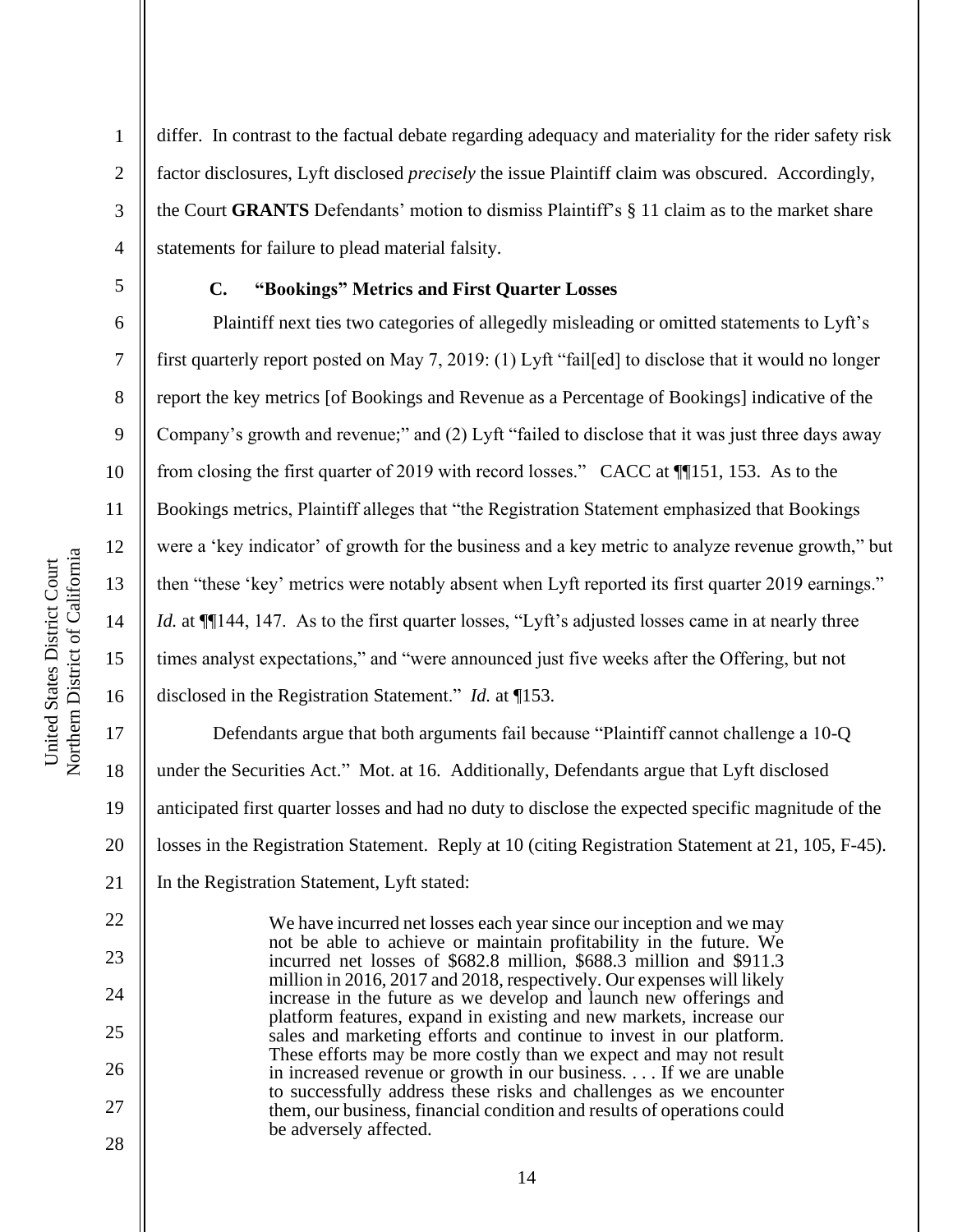3

4

5

7

8

9

11

12

13

14

17

18

19

21

Registration Statement at 21.

6 10 15 16 20 22 23 The Court agrees that Defendants' failure to disclose that it would no longer rely on the Bookings metrics and failure to disclose precise anticipated losses for the following quarter do not constitute material omissions that render the Registration Statement materially false or misleading. Although Plaintiff attempts to disguise the allegations as premised on the Registration Statement, he does not point to any statements in the Registration Statement as materially false or misleading. Specifically, Plaintiff does not allege that the Bookings metrics used in the Registration Statement are themselves misleading, and the Court is aware of no basis for imposing a duty to include the same metrics in subsequent financial statements. Similarly, Plaintiff cannot point to any specific anticipated loss or internal happenings that Defendant should have disclosed in the Registration Statement ahead of its first quarter reporting. Instead, Plaintiff relies on generalizations that Lyft was obligated to report that it was expecting a loss because "Lyft set the IPO to occur three days before quarter end." Opp. at 20. The Court finds that as pled there was no duty to disclose this information, especially where Lyft's disclosures indicated a likely increase in expenses. *See In re Worlds of Wonder Sec. Litig.*, 35 F.3d 1407, 1419 (9th Cir. 1994) (finding company was "under no duty to disclose the precise extent of the anticipated revenue drop" where the "prospectus clearly warned that [the company] expected lower net sales."). For this reason, *Panther Partners Inc. v. Ikanos Commc'ns, Inc.*, 681 F.3d 114, 122 (2d Cir. 2012), is inapposite. In *Panther Partners*, the plaintiff alleged that the company failed to disclose extraordinarily high defect rates discovered in the three weeks leading to the IPO. *Id.* Here, Plaintiff does not identify any known issue or type of loss that should have been disclosed, but simply contends that the first quarter 2019 losses should have been disclosed because Defendants knew they would be higher than analysts expected.

24 25 26 27 28 Furthermore, "courts have been reluctant to impose liability based upon a failure to disclose financial data for a fiscal quarter in progress." *In re Focus Media Holding Ltd. Litig.*, 701 F. Supp. 2d 534, 540 (S.D.N.Y. 2010) (citation omitted). Plaintiff's allegations as to these two categories more accurately pertain to Lyft's first 10-Q filed on May 7, 2019, and § 11 of the Securities Act permits only claims that arise out of the registration statement. *See* 15 U.S.C.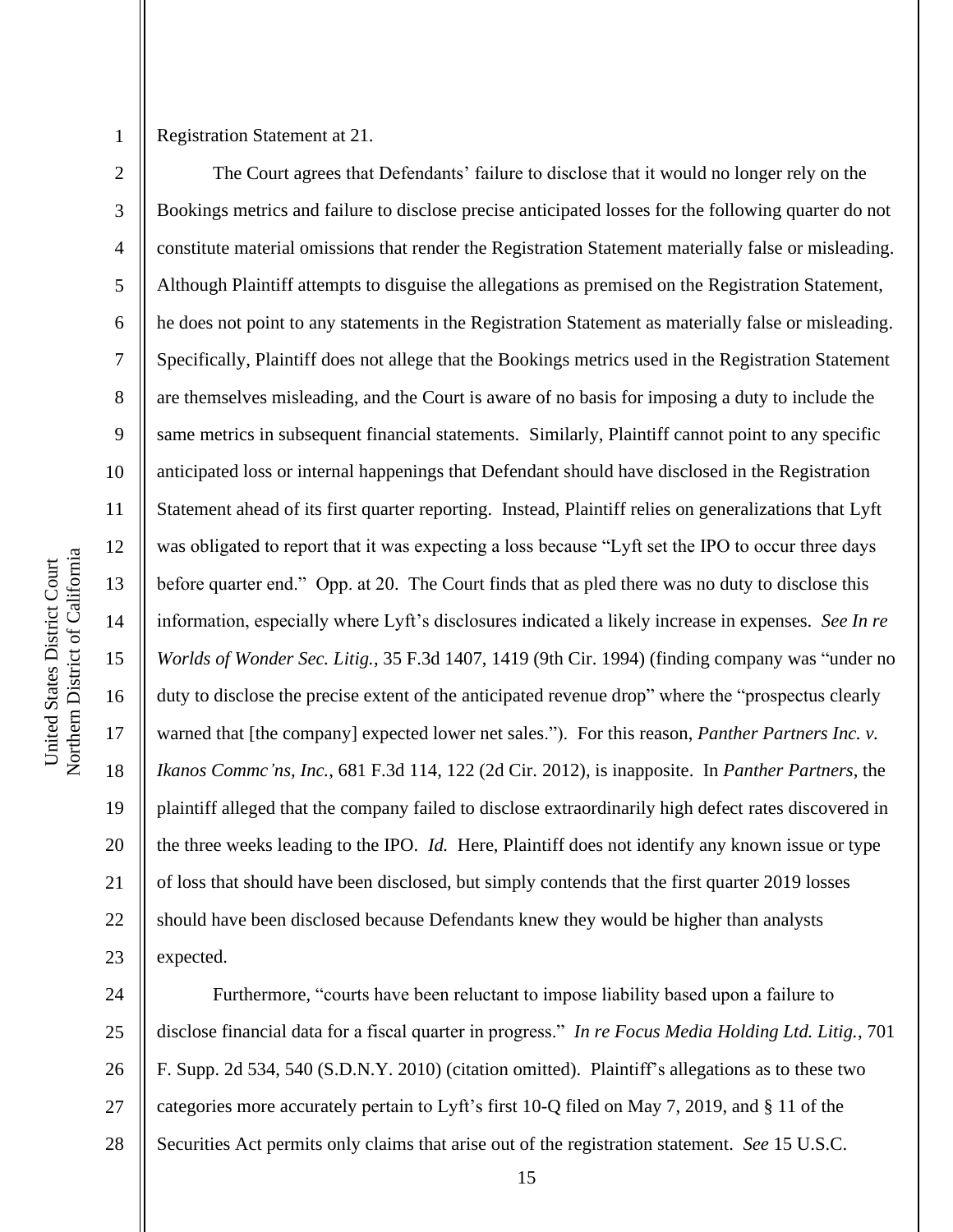4

5

6

7

8

9

11

12

13

14

15

16

17

18

19

20

21

22

23

24

25

26

27

28

§ 77k(a). Accordingly, the Court **GRANTS** Defendants' motion as to the Booking metrics and the first quarter losses.

# **D. Bikeshare Program and Related Risk Factors**

Next, Plaintiff alleges that statements regarding Lyft's bikeshare program were materially misleading because Lyft "failed to disclose that thousands of the bikes in [its] rideshare program suffered from safety and maintenance issues that jeopardized the growth and success that Lyft hoped to achieve through the expansion of its bikeshare offering." CCAC at  $\P$ 170. "By the time of the IPO, Lyft's bikeshare program was experiencing severe and pervasive safety issues." *Id.* Plaintiff points to the following bikeshare program statements in the Registration Statement as

10 misleading:

> Singular Focus on Transportation. Transportation is not simply a massive market opportunity, but also an extremely complex problem demanding complete commitment and thoughtful execution. We are singularly focused on revolutionizing transportation. This enables us to continually address the needs of a diverse and evolving user base through innovative offerings, scale our user network and grow our market share. We believe that this focused approach is critical to truly leading and winning the TaaS market. . . .

> Beyond facilitating our ridesharing marketplace, we also utilize datadriven insights to improve our network of shared bikes and scooters. For our Lyft Scooters offering, we use data science and real-time analytics to understand and predict rider behavior and scooter movement. This informs our on-the-ground operations teams. Our platform technology helps us pinpoint optimal scooter distribution and rebalancing, which helps reduce operational costs, maximize scooter availability and improve riders' experience.

. . . On November 30, 2018 (the Closing Date), the Company completed its acquisition of Motivate, a New York-headquartered bikeshare company, for cash consideration of \$250.9 million. The purpose of the acquisition is to establish a solid foothold in the bikeshare market and offer access to new transportation options on the Lyft Platform. . . .

**Bikes and Scooters.** Safety is a key tenet that guides our work with bikes and scooters. We are providing the necessary education and support for all riders and are working with partners to provide the capital and technology solutions to expand protected bike lanes and reduce speeding. We are working with organizations, like Together For Safer Roads, that collaborate with local bike and pedestrian advocates to help protect our community members. We are also giving away free helmets in select markets for our riders.

.<br>. . . Lyft bikes are standard and electric pedal-assist bicycles. Through our acquisition of Motivate, the largest bike sharing platform in the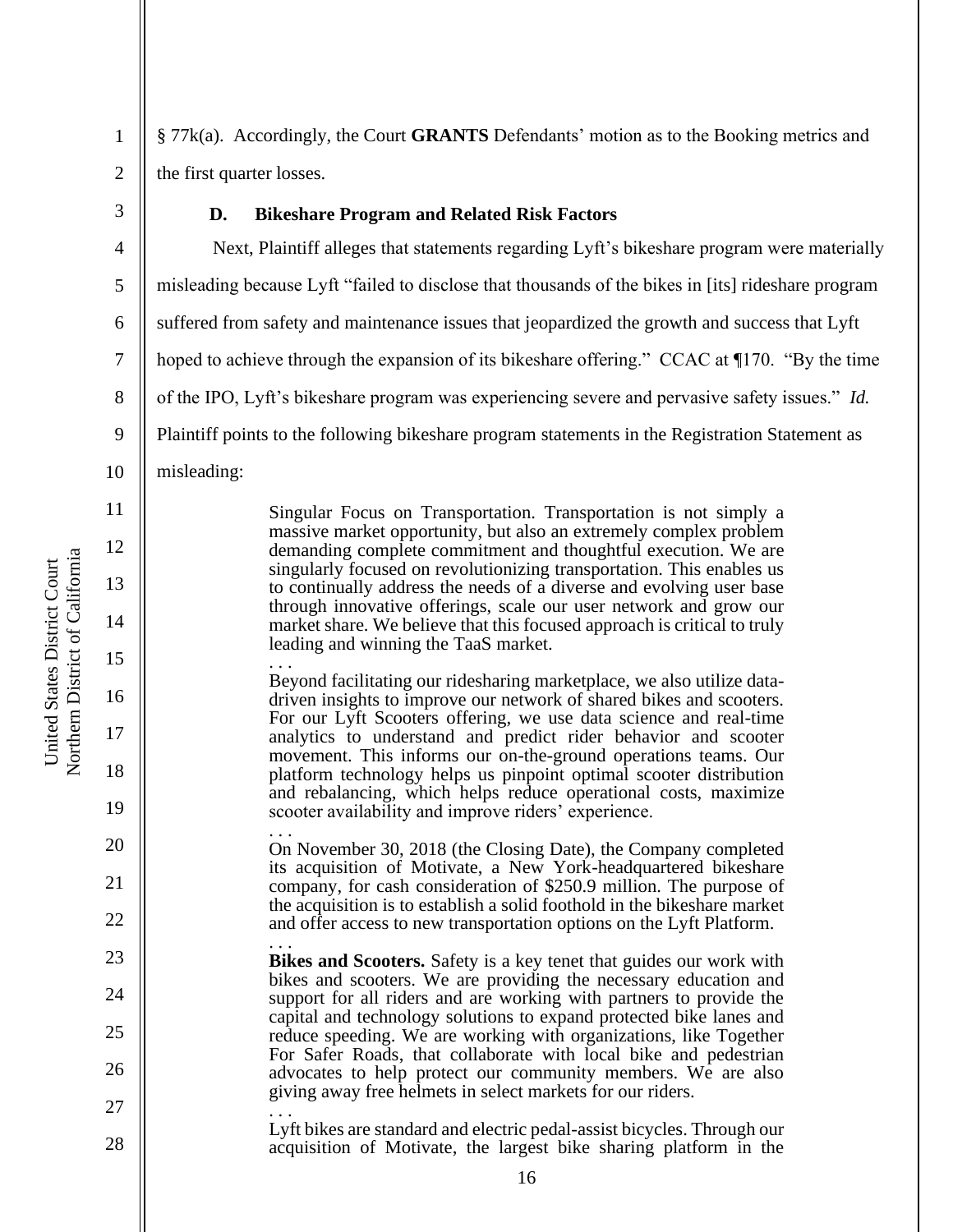1 2 3 4 5 6 7 8 9 10 11 12 13 14 15 16 17 18 19 20 21 22 23 24 25 26 27 28 United States, we are well-positioned to lead sustainable mobility in the markets we serve. This platform brings expertise in managing bike share systems in partnership with cities and local governments across the country, currently operating in nine major cities across the United States. In 2017, there were more than 35 million bike share trips in the United States, of which 74% were on Motivate systems. *Id.* at ¶¶161–169; *see also* Registration Statement at 147, 148, 156, F-23. Plaintiff also alleges that "the Registration Statement misleadingly assured investors that the factors that could prevent the successful growth of Lyft's bikeshare program were hypothetical risks rather than concealed realities." CCAC at ¶186. Plaintiff points to the following related risk disclosures which were "couched . . . in hypothetical terms:" [T]he market for our other offerings, such as our network of shared bikes and scooters, is new and unproven, and it is uncertain whether demand for bike and scooter sharing will continue to grow and achieve wide market acceptance. Our success will depend to a substantial extent on the willingness of people to widely-adopt ridesharing and our other offerings. If the public does not perceive ridesharing or our other offerings as beneficial, or chooses not to adopt them as a result of concerns regarding safety, affordability or for other reasons, whether as a result of incidents on our platform or on our competitors' platforms or otherwise, then the market for our offerings may not further develop, may develop more slowly than we expect or may not achieve the growth potential we expect, any of which could adversely affect our business, financial condition and results of operations. . . . While some major cities have widely adopted bike and scooter sharing, there can be no assurance that new markets we enter will accept, or existing markets will continue to accept, bike and scooter sharing, and even if they do, that we will be able to execute on our business strategy or that our related offerings will be successful in such markets. Even if we are able to successfully develop and implement our network of shared bikes and scooters, there may be heightened public skepticism of this nascent service offering. In particular, there could be negative public perception surrounding bike and scooter sharing, including the overall safety and the potential for injuries occurring as a result of accidents involving an increased number of bikes and scooters on the road. Such negative public perception may result from incidents on our platform[.] . . . Our bikes and scooters or components thereof, including bikes and scooters and components that we design and contract to manufacture using third-party suppliers, may experience quality problems or defects from time to time, which could result in decreased usage of our network of shared bikes and scooters. There can be no assurance we will be able to detect and fix all defects in our bikes and scooters. Failure to do so could result in lost revenue, litigation or regulatory challenges, including personal injury or products liability claims, and harm to our reputation.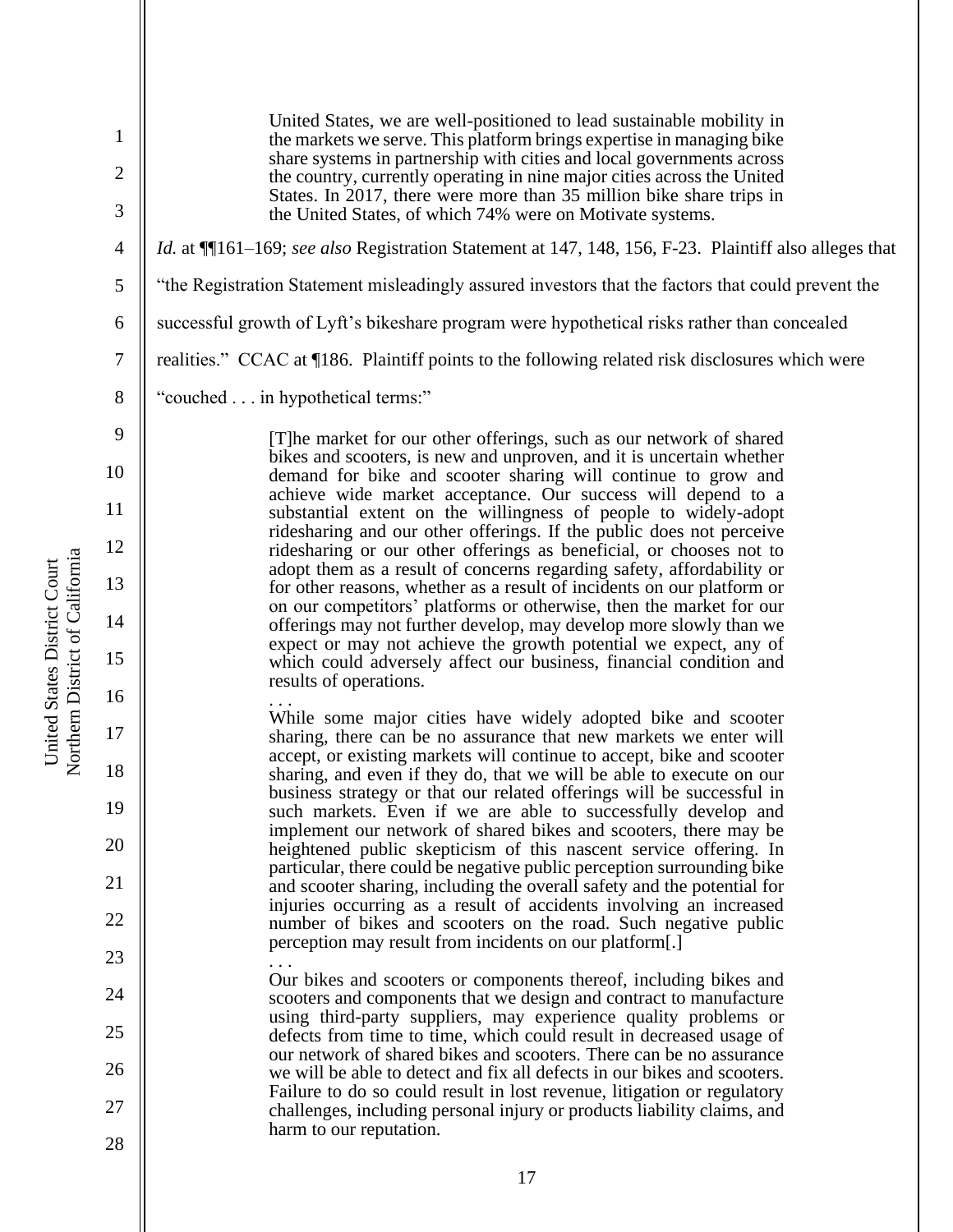2

3

4

5

6

7

8

9

10

11

12

13

14

15

16

17

18

19

20

21

CCAC at ¶¶187, 189; *see also* Registration Statement at 23, 31–32 (footnotes omitted). Plaintiff contends that these "Risk Factors were materially misleading because the hypothetical risks warned of were present realities [and] Lyft's fleet of bikes were already experiencing dangerous defects and were being improperly repaired." CCAC at ¶192 (internal quotation marks omitted).

Defendants raise many of the same arguments made previously about rider safety and related risk factors statements. First, Defendants argue that the bikeshare program statements regarding Lyft's commitment to safety are statements of corporate optimism. Mot. at 20. Second, they contend that the related risk disclosure statements cannot support a claim because "Plaintiff does not allege that the warned-of risk—*i.e.*, that Lyft's bike business could suffer harm as a result of the bike defects and improper repairs—had already occurred." *Id.* (internal citations omitted). Third, Defendants argue that Plaintiff fails to allege that the bikeshare program statements and disclosures were materially misleading because the warnings about possible defects, "improper maintenance or repair," and "quality problems" defeat Plaintiff's claim. *Id.* at 18. And fourth, Defendants assert that the statements were not material because "the revenue from Lyft's entire bike sharing business 'was not material." *Id.* at 18–20.

The Court finds that the allegations regarding the bikeshare program risk factor statements sufficiently state a claim under Section 11. Plaintiff alleges that the Registration Statement's hypothetical risks were in fact "present realities," and that "Lyft's fleet of bikes were already experiencing dangerous defects and were being improperly repaired." CCAC at ¶192. Similarly, as previously noted, the Court cannot resolve the parties' materiality and adequacy disagreements at the pleading stage. *See Pirani*, 445 F. Supp. 3d at 386. 7

The other bikeshare program statements, however, constitute non-actionable puffery.

- 22
- 23 24

These statements focus on Lyft's "singular focus on revolutionizing transportation" and its

27 28 resolved at a later stage of these proceedings. For now, it is sufficient that Plaintiff pleads that Lyft knew of the defects prior to its IPO, and that the suspension or removal of the bikeshare program would have an "unfavorable impact . . . on revenues." *See id.* at § 229.303(3)(a)(ii).

<sup>25</sup> 26  $<sup>7</sup>$  The Court also finds that Plaintiff has plausibly pled violations of Items 105 and 303. Although</sup> the disclosures discuss the hypothetical risk of defects, improper repairs, and quality issues, at the motion to dismiss stage, the present reality of such defects and repair issues constitutes an omitted and "significant factor[ ] that make[s] an investment . . . risky." *See* 17 C.F.R. § 229.105. Additionally, the question of whether the bike issues constituted a "trend" is a factual inquiry to be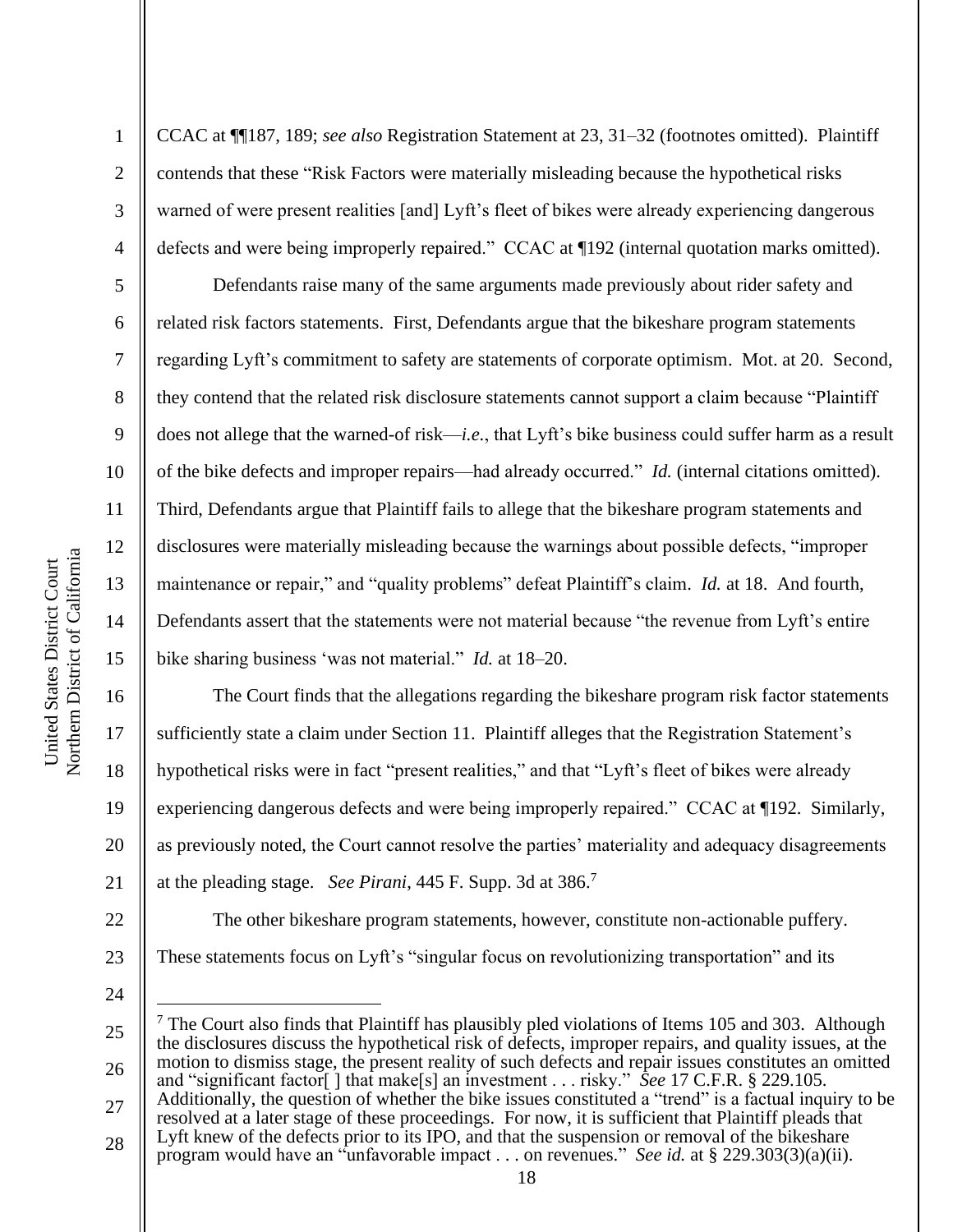17

18

19

24

25

26

27

28

1 2 3 4 5 6 7 8 9 10 11 12 13 14 15 "commit[ment] to high safety standards for the operation of bikes and scooters on [its] platform to best serve [its] riders and broader communities." CCAC at ¶[165, 169. Plaintiff argues that "Lyft" 'affirmatively create[d] a positive impression' regarding a thriving bikeshare business that would drive growth, when in fact Lyft knew that it was 'doing poorly' in this area." Opp. at 26 (citing *In re Apple Inc.*, 2020 WL 2857397, at \*14). However, the statements identified by Plaintiff do not make any representations as to the status of the bikeshare program. Instead, the statements talk generally of Lyft's growth and business plan, which included both the bikeshare program and a scooter program. *See* CCAC at ¶165 (highlighting Lyft's statement that it is "focused on revolutionizing transportation," which includes "a network of shared bikes and scooters in a number of cities to address the needs of riders who are looked for lower-priced, more active and often more efficient options for short trips during heavy traffic."). Plaintiff's allegations that the bikes had known defects and repair issues do not contradict the statements about Lyft's commitment to the bikeshare program and its role in Lyft's overall business plan. Instead, as with the rider safety statements, the bikeshare program statements beyond the risk factor disclosures constitute non-actionable puffery.

Accordingly, the Court **GRANTS IN PART** and **DENIES IN PART** Defendants' motion to dismiss Plaintiff's Section 11 claim regarding the bikeshare program and related risk factor statements.

# **E. Driver Benefits**

20 21 22 23 Finally, Plaintiff alleges that Lyft's statements concerning its drivers were materially misleading because it "failed to disclose that Lyft's strategy of treating drivers as independent contractors led to labor unrest which threatened the Company's operations." CCAC at ¶195. The statements identified by Plaintiff include:

**Driver-Centric**. We focus on providing drivers with a best-in-class experience. From day one, we offered in-app tipping to help drivers maximize earnings. Drivers have access to 24/7 support and earnings tools as well as career coaches, education resources and flexible car rental programs. We are also making significant investments in Driver Hubs, our driver-centric service centers and community spaces, to assist drivers on and off the road. We also introduced subscription offerings to encourage greater ride frequency, thereby providing more earning opportunities for drivers.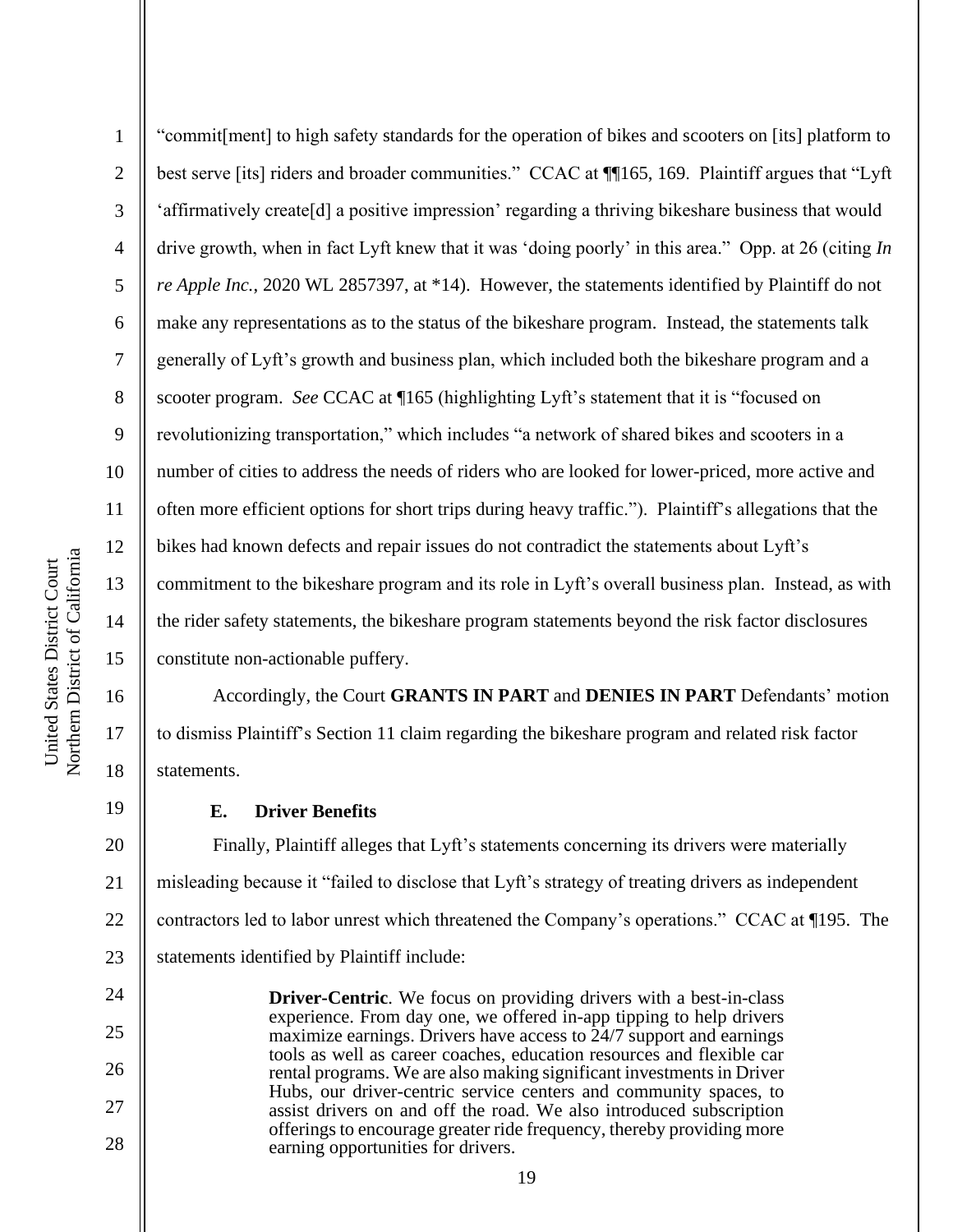### . . . **Key Benefits to Drivers**

We work hard to serve the community of drivers on our platform, empowering them to be their own bosses and providing them the opportunity to focus their time on what matters most. Key benefits to drivers on our platform include:

• Flexibility. Whether someone is fully-employed or retired, having the flexibility to work when they choose can make a big difference. Drivers can sign up for Lyft easily from their device of choice. After background and safety checks are completed and their application is approved, they can start earning. Drivers can choose to get paid almost instantly with Express Pay or choose to have their earnings deposited on a weekly basis. In select cities, drivers who do not own a vehicle can get a flexible car rental with our Express Drive program in partnership with Hertz, Flexdrive and Avis Budget Group.

• Income. Drivers have earned over \$10 billion on our platform since inception. Our predictive technology around ride volume and demand enables us to share key information with drivers about when and where to drive in order to maximize their earnings on a real-time basis.

• Trust and Safety. Safety is our top priority, and establishing a community built on trust and safety is paramount to our success. We were the first to provide up to \$1 million in commercial automobile liability insurance for Transportation Network Company, or TNC, drivers from the moment they are matched with a rider until that rider is dropped off. We also provide drivers support in emergency situations and accidents. In addition, all riders using the Lyft app must provide valid payment credentials and a phone number for identification purposes prior to requesting a ride. All transactions are processed through our platform, so drivers do not need to worry about carrying cash.

• Extensive Support. We invest heavily in driver support and are continuously innovating to improve driver experiences. Our Driver Hubs and field locations in major cities serve as gathering places and offer in-person support and a personal connection to Lyft employees. In addition, drivers have access to 24/7 support and earnings tools, as well as career coaches, education resources and other support to meet their personal goals.

*Id.* at ¶194; *see also* Registration Statement at 3, 7.

Defendants argue that Plaintiff fails to allege falsity because the allegedly omitted facts

22 "bear no connection to the substance of the statements" and because the omitted information was

23 actually disclosed. Mot. at 21 (quoting *In re Eventbrite, Inc. Sec. Litig.*, No. 18-cv-02019-EJD,

24 2020 WL 2042078, at \*13 (N.D. Cal. Apr. 28, 2020)). The Court agrees that the purportedly

25 omitted facts lack a connection with the statements identified. The driver-related statements make

26 no representation about the classification of Lyft drivers as employees or contractors, and instead

- 27 highlight attributes that Lyft believes are "key benefits" to drivers. Plaintiff does not allege that
- 28 the description of any of these "benefits" is misleading, but instead argues that the statements

1

2

3

4

5

6

7

8

9

10

11

12

13

14

15

16

17

18

19

20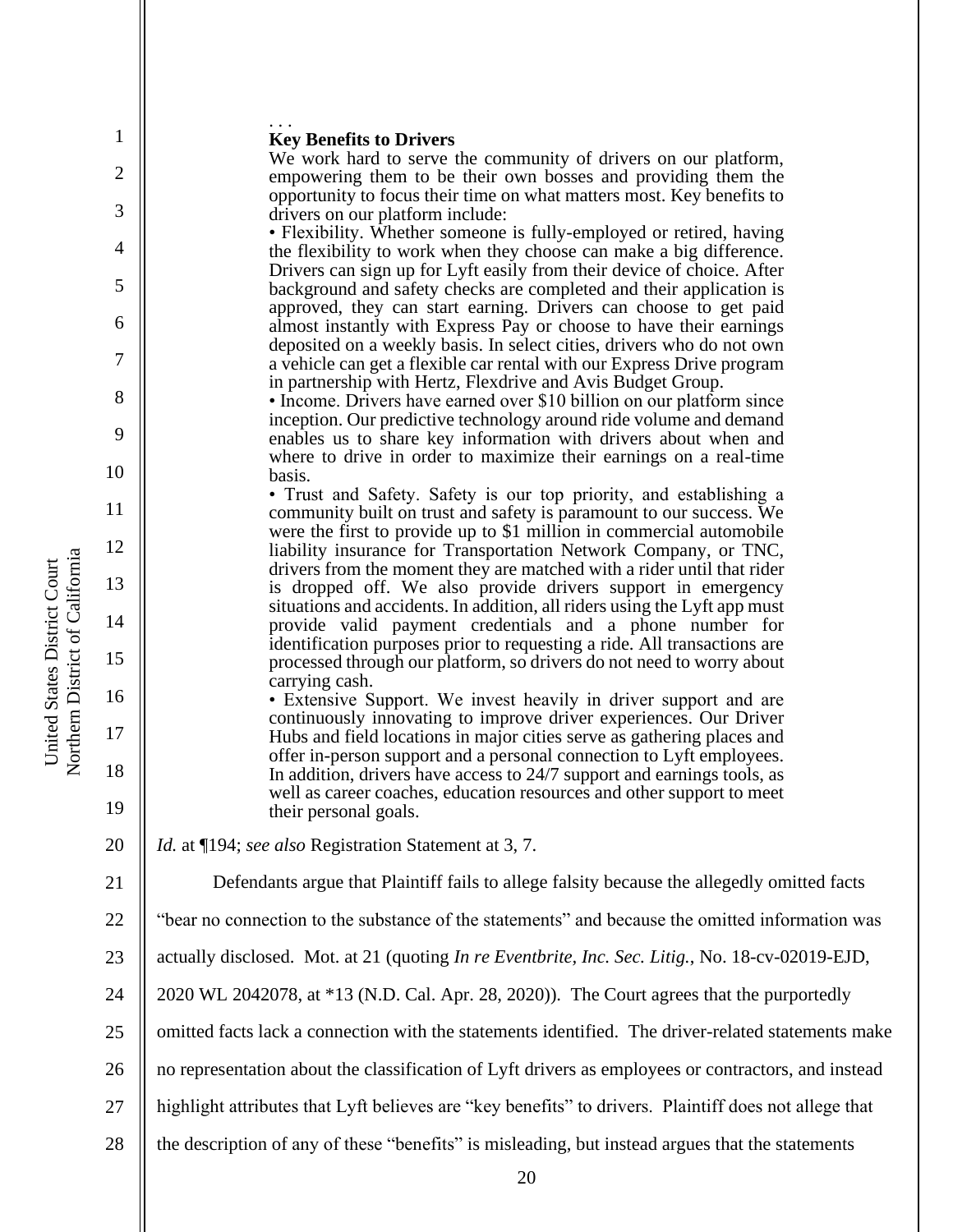Northern District of California Northern District of California United States District Court United States District Court

1

2

3

4

5

6

7

8

9

10

11

12

13

14

15

17

18

19

21

"suggested driver satisfaction to attract investors." Opp. at 27. This "suggestion" is not enough, and the reasons Plaintiff offers to show falsity as to the driver statements (namely, Lyft's classification of drivers as contractors and the existing labor unrest) have no connection with Lyft's touted benefits to drivers within its platform. Thus, the Court **GRANTS** Defendants' motion as to the driver benefits statements.

## **F. Damages**

Defendants also argue that "Plaintiff's Section 11 claims based on [rider] safety, first quarter, and driver benefits statements should be dismissed because he has not alleged damages arising from them." Mot. at 24. According to Defendants, because the first-filed complaint was brought on April 15, 2019, Plaintiff cannot allege losses for the rider safety claims (because sexual assault allegations were publicly disclosed on August 1, 2019), the driver benefit statements (because the driver strike was announced on May 6, 2019), and the first quarter loss (because the 10-Q was released on May 7, 2019). *Id.* at 24–25. Because the Court finds that Plaintiff fails to plead falsity as to the driver benefit statements and the omission of first quarter losses, the Court only addresses Defendants' argument as to the rider safety and related risk factor statements.

16 20 22 23 Importantly, "[d]amages are not an element of a Section 11 claim," and courts have instead "treated Section 11's damages measure as an affirmative defense." *Pirani*, 445 F. Supp. 3d at 832 (internal quotations and citations omitted). "For a complaint to be dismissed because the allegations give rise to an affirmative defense[,] the defense clearly must appear on the face of the pleading." *Id.* (quoting *McCalden v. Cal. Library Ass'n*, 955 F.2d 1214, 1219 (9th Cir. 1990)). Defendants argue that "Plaintiff's own allegations disprove Section 11 damages," by highlighting a disclosure date after the first-filed complaint. Reply at 18. The Complaint belies Defendants' representations.

24 25 26 27 28 Plaintiff identifies news stories as early as April 7, 2019 that began to publicly disclose sexual assault allegations and litigation. "On April 7, 2019, Anna Gilchrist shared her story of sexual harassment by a Lyft driver and the Company's response on Twitter . . . On April 9, 2019, the San Francisco Chronic[le] published a story on Gilchrist's experience and other safety issues at Lyft." CCAC at ¶120. "Lyft's stock price fell more than 20% between April 8 and April 10,